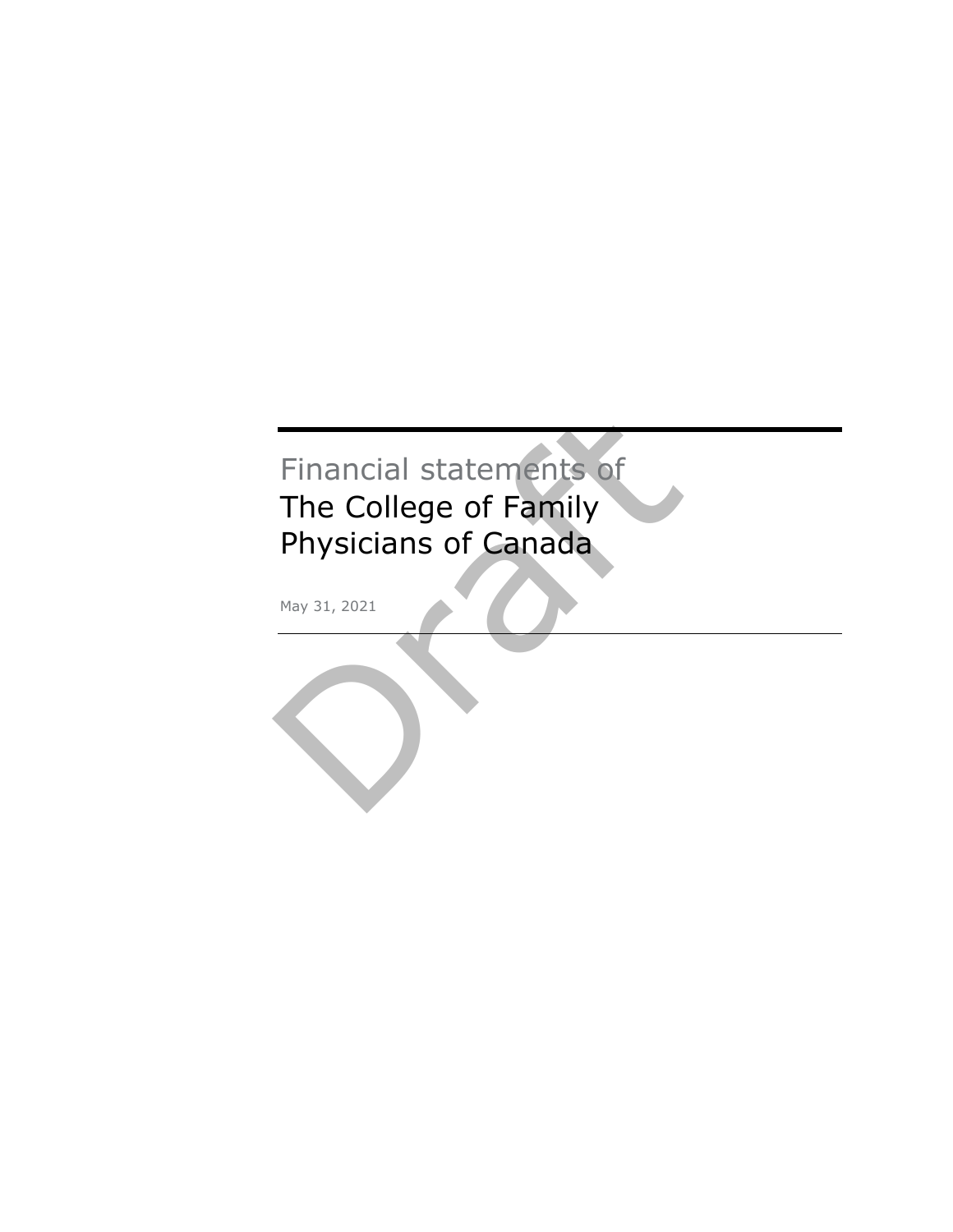| Independent Auditor's Report            | $1 - 2$        |
|-----------------------------------------|----------------|
| Statement of financial position         | 3              |
| Statement of revenue and expenses       | $\overline{4}$ |
| Statement of changes in members' equity | 5              |
| Statement of cash flows                 | 6              |
| Notes to the financial statements       | $7 - 18$       |
|                                         |                |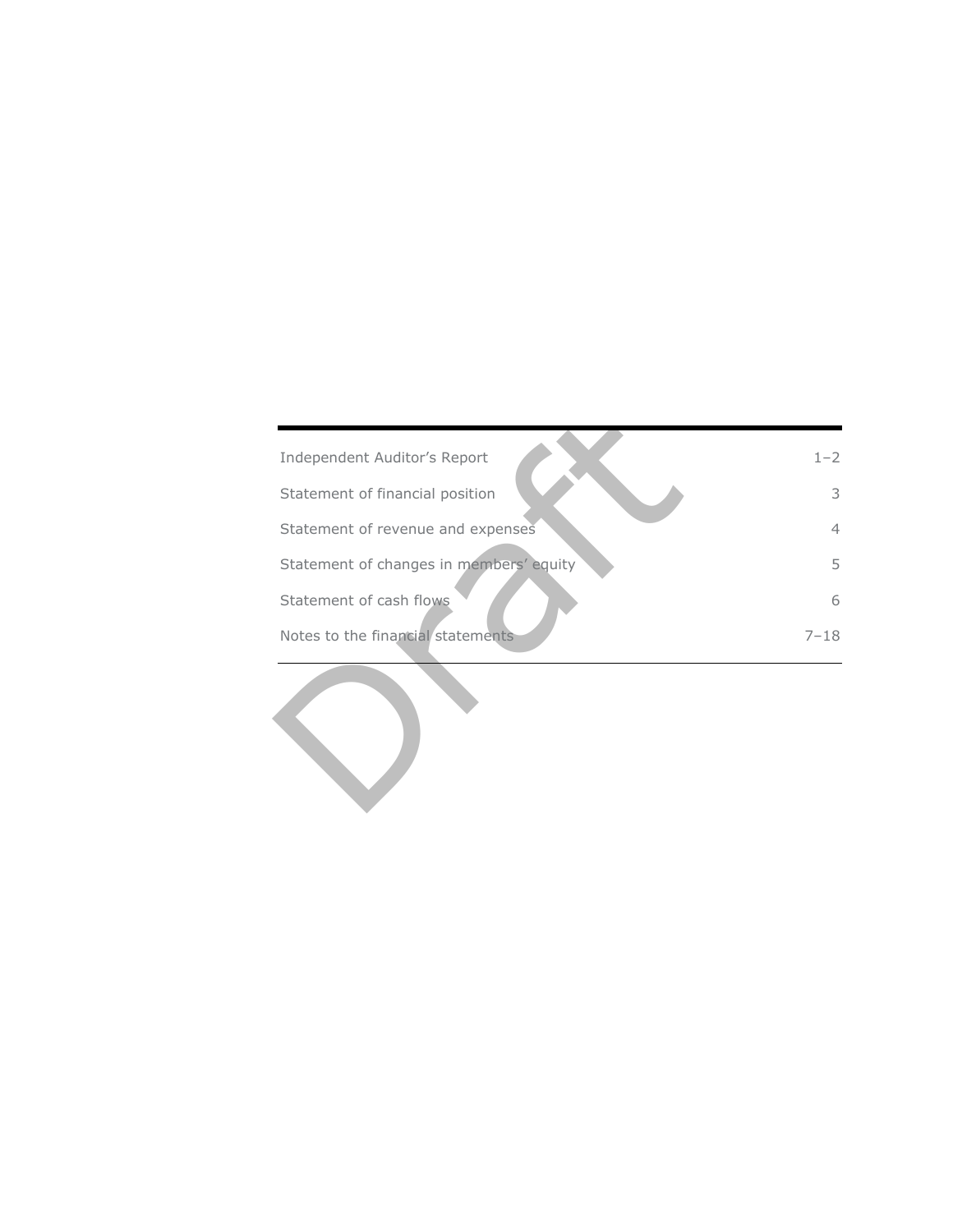## Deloitte.

 Suite 500 Vaughan ON L4K 0C3 Deloitte LLP 400 Applewood Crescent Canada

Tel: 416-601-6150 Fax: 416-601-6151 <www.deloitte.ca>

### **Independent Auditor's Report**

To the Members of The College of Family Physicians of Canada

#### **Opinion**

We have audited the financial statements of The College of Family Physicians of Canada (the "College"), which comprise the statement of financial position as at May 31, 2021 and the statement of revenue and expenses, changes in members' equity and cash flows for the year then ended, and a summary of significant accounting policies (collectively referred to as the "financial statements").

In our opinion, the accompanying financial statements present fairly, in all material respects, the financial position of the College as at May 31, 2021, and the results of its operations and its cash flows for the year then ended in accordance with Canadian accounting standards for not-for-profit organizations.

#### **Basis for Opinion**

nancial statements of The College of Family Physicians of 6<br>comprise the statement of financial position as at May 31,<br>and expenses, changes in members' equity and cash flows<br>of significant accounting policies (collectivel We conducted our audit in accordance with Canadian generally accepted auditing standards ("Canadian GAAS"). Our responsibilities under those standards are further described in the *Auditor's Responsibilities for the Audit of the Financial Statements* section of our report. We are independent of the College in accordance with the ethical requirements that are relevant to our audit of the financial statements in Canada, and we have fulfilled our other ethical responsibilities in accordance with these requirements. We believe that the audit evidence we have obtained is sufficient and appropriate to provide a basis for our audit opinion.

#### **Responsibilities of Management and Those Charged with Governance for the Financial Statements**

Management is responsible for the preparation and fair presentation of the financial statements in accordance with Canadian accounting standards for not-for-profit organizations, and for such internal control as management determines is necessary to enable the preparation of financial statements that are free from material misstatement, whether due to fraud or error.

In preparing the financial statements, management is responsible for assessing the College's ability to continue as a going concern, disclosing, as applicable, matters related to going concern and using the going concern basis of accounting unless management either intends to liquidate the College or to cease operations, or has no realistic alternative but to do so.

Those charged with governance are responsible for overseeing the College's financial reporting process.

#### **Auditor's Responsibilities for the Audit of the Financial Statements**

Our objectives are to obtain reasonable assurance about whether the financial statements as a whole are free from material misstatement, whether due to fraud or error, and to issue an auditor's report that includes our opinion. Reasonable assurance is a high level of assurance, but is not a guarantee that an audit conducted in accordance with Canadian GAAS will always detect a material misstatement when it exists. Misstatements can arise from fraud or error and are considered material if, individually or in the aggregate, they could reasonably be expected to influence the economic decisions of users taken on the basis of these financial statements.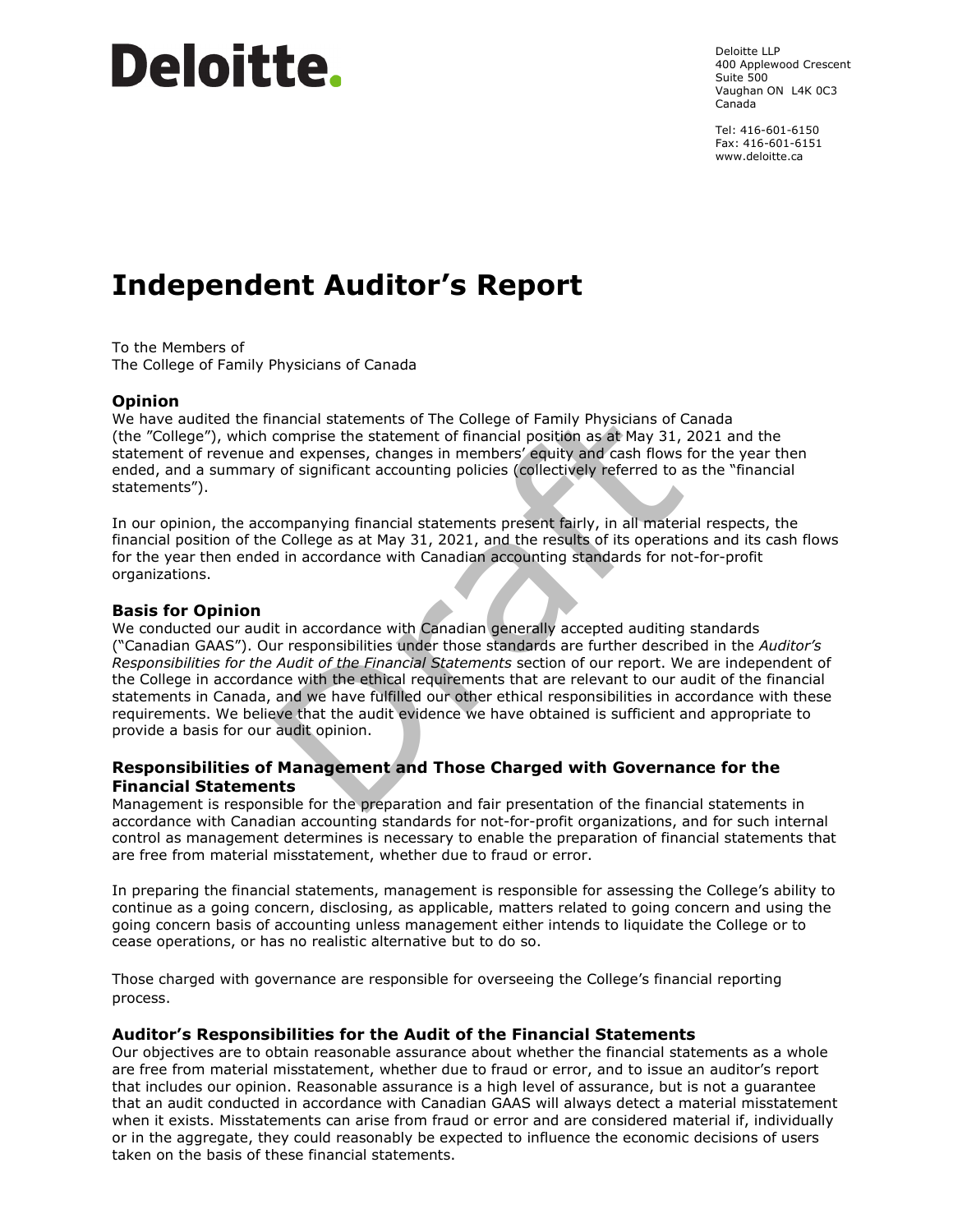As part of an audit in accordance with Canadian GAAS, we exercise professional judgment and maintain professional skepticism throughout the audit. We also:

- Identify and assess the risks of material misstatement of the financial statements, whether due to fraud or error, design and perform audit procedures responsive to those risks, and obtain audit evidence that is sufficient and appropriate to provide a basis for our opinion. The risk of not detecting a material misstatement resulting from fraud is higher than for one resulting from error, as fraud may involve collusion, forgery, intentional omissions, misrepresentations, or the override of internal control.
- Obtain an understanding of internal control relevant to the audit in order to design audit procedures that are appropriate in the circumstances, but not for the purpose of expressing an opinion on the effectiveness of the College's internal control.
- Evaluate the appropriateness of accounting policies used and the reasonableness of accounting estimates and related disclosures made by management.
- Conclude on the appropriateness of management's use of the going concern basis of accounting and, based on the audit evidence obtained, whether a material uncertainty exists related to events or conditions that may cast significant doubt on the College's ability to continue as a going concern. If we conclude that a material uncertainty exists, we are required to draw attention in our auditor's report to the related disclosures in the financial statements or, if such disclosures are inadequate, to modify our opinion. Our conclusions are based on the audit evidence obtained up to the date of our auditor's report. However, future events or conditions may cause the College to cease to continue as a going concern.
- Evaluate the overall presentation, structure and content of the financial statements, including the disclosures, and whether the financial statements represent the underlying transactions and events in a manner that achieves fair presentation.

We communicate with those charged with governance regarding, among other matters, the planned scope and timing of the audit and significant audit findings, including any significant deficiencies in internal control that we identify during our audit. of the analysis of the analysis are based on the audit evidency of the proof. However, future events or conditions may call and say and content. Il presentation, structure and content of the financial state hether the fina

Chartered Professional Accountants Licensed Public Accountants  $\frac{1}{2021}$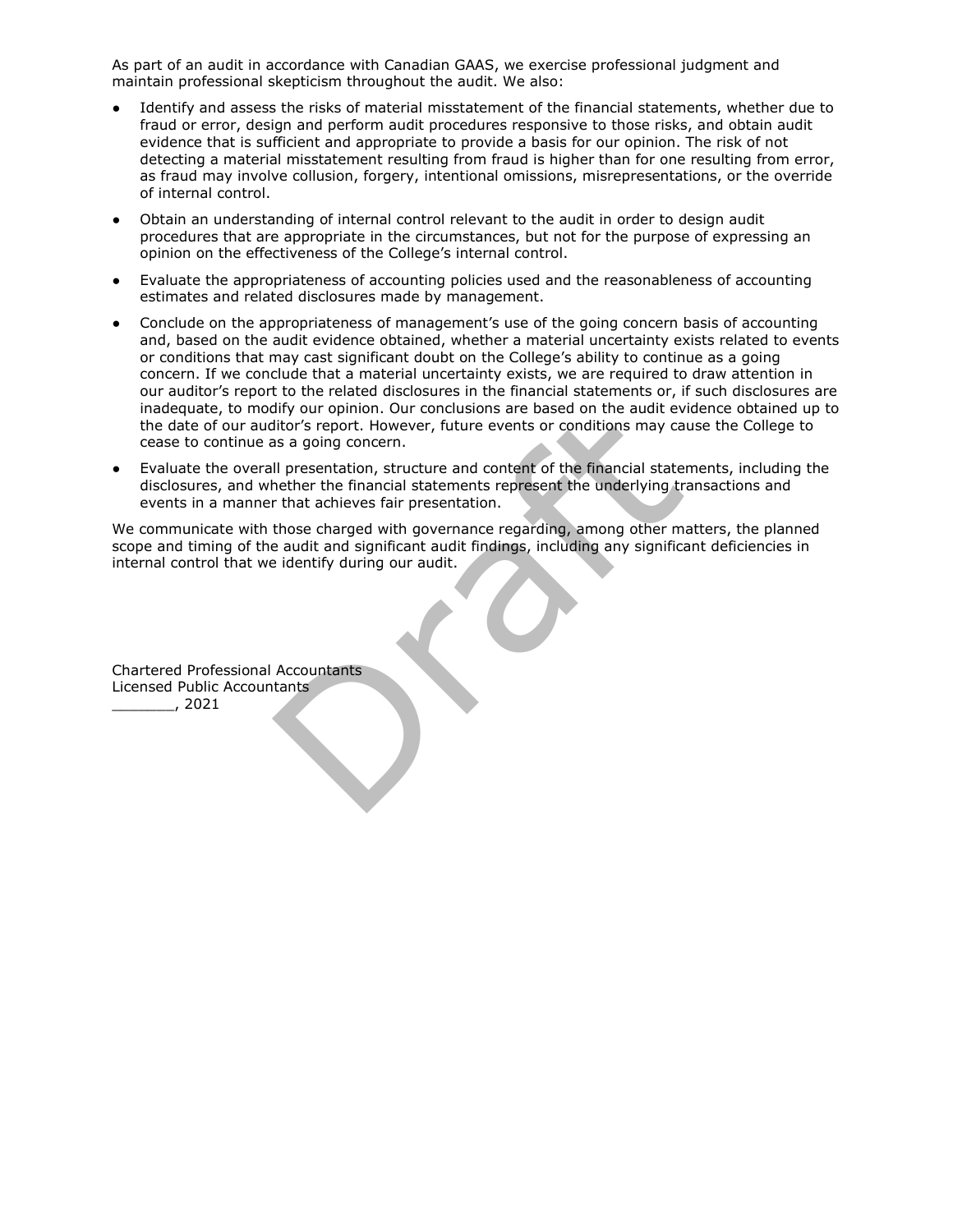#### **The College of Family Physicians of Canada**

**Statement of financial position** 

As at May 31, 2021

| <b>Notes</b>                                                             |            | 2021<br>\$ | 2020<br>\$ |
|--------------------------------------------------------------------------|------------|------------|------------|
| <b>Assets</b>                                                            |            |            |            |
| Current assets                                                           |            |            |            |
| Cash                                                                     |            | 9,272,279  | 1,428,096  |
| Restricted cash<br>$\overline{2}$                                        |            | 80,698     | 162,992    |
| Short-term investments                                                   |            | 1,000,000  | 2,500,000  |
| Accounts receivable                                                      |            | 564,931    | 817,284    |
| Prepaid expenses and other current assets                                |            | 1,790,485  | 2,520,782  |
|                                                                          | 12,708,393 |            | 7,429,154  |
|                                                                          |            |            |            |
| Long-term investments<br>3                                               | 29,295,992 |            | 25,654,947 |
| Capital assets                                                           |            | 5,923,804  | 7,735,913  |
|                                                                          | 47,928,189 |            | 40,820,014 |
| <b>Liabilities</b><br>Current liabilities                                |            |            |            |
| Accounts payable and accrued liabilities<br>10                           |            | 2,902,093  | 3,390,491  |
| Funds held for external projects<br>2                                    |            | 80,698     | 162,992    |
| Deferred revenue<br>5                                                    |            | 4,819,290  | 6,056,717  |
|                                                                          |            | 7,802,081  | 9,610,200  |
| Employee future benefits and employee future                             |            |            |            |
| non-pension benefits                                                     |            | 1,804,800  | 2,282,400  |
|                                                                          |            | 9,606,881  | 11,892,600 |
| <b>Members' equity</b><br>Reserve fund<br>8                              | 38,321,308 |            | 28,927,414 |
|                                                                          | 47,928,189 |            | 40,820,014 |
|                                                                          |            |            |            |
| The accompanying notes are an integral part of the financial statements. |            |            |            |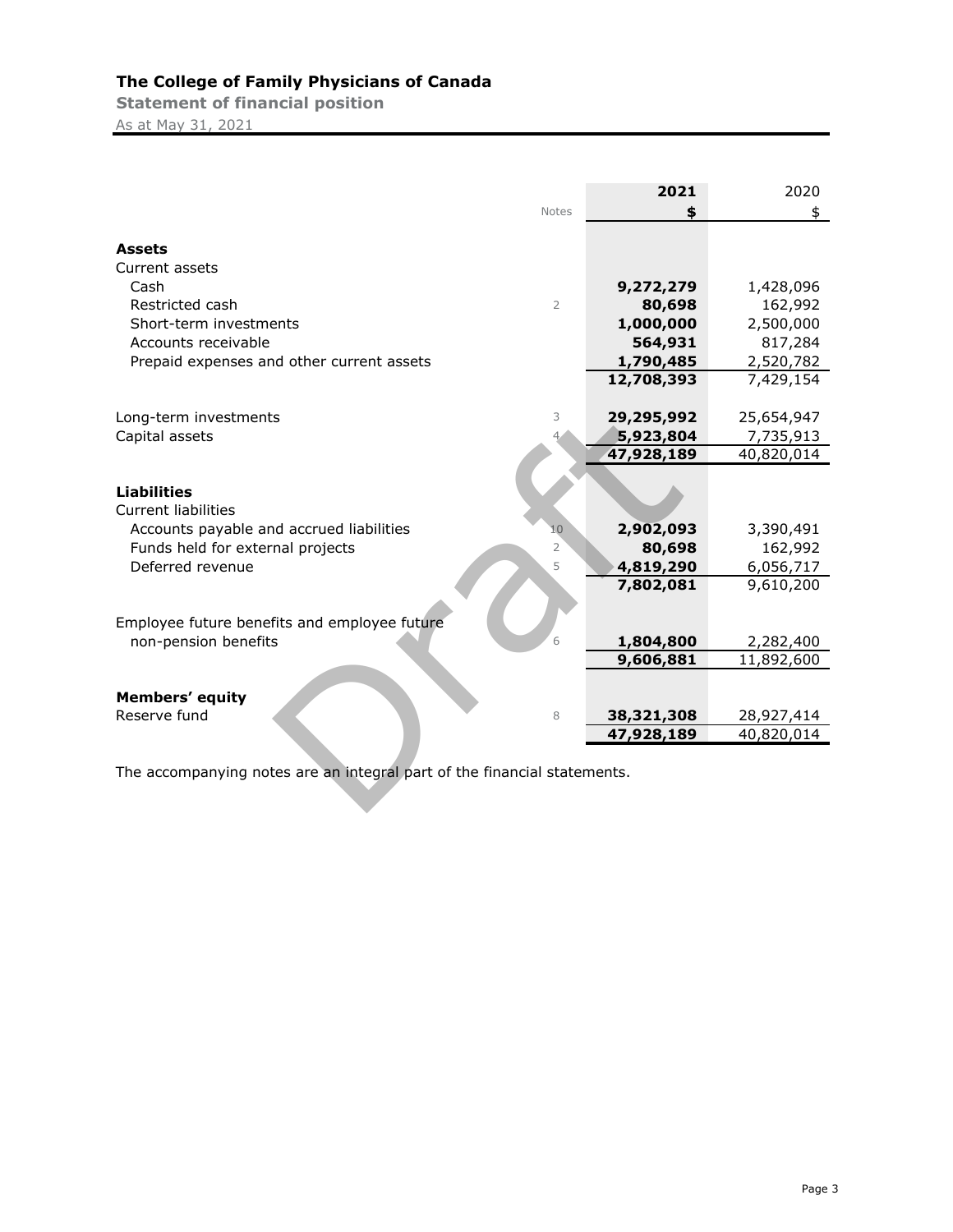#### The College of Family Physicians of Canada

 Year ended May 31, 2021 Statement of revenue and expenses

|                                                    |                |                 | <b>Year ended</b><br>May 31, 2021 |                          |            | Year ended<br>May 31, 2020 |
|----------------------------------------------------|----------------|-----------------|-----------------------------------|--------------------------|------------|----------------------------|
|                                                    | <b>Revenue</b> | <b>Expenses</b> | <b>NET</b>                        | Revenue                  | Expenses   | <b>NET</b>                 |
|                                                    | \$             | \$              | \$                                | \$                       | \$         | \$                         |
|                                                    |                |                 |                                   |                          |            |                            |
| Membership revenue                                 | 26,611,004     |                 | 26,611,004                        | 24,503,276               |            | 24,503,276                 |
| <b>Programs NOT Supported through Member Fees</b>  |                |                 |                                   |                          |            |                            |
| Family Medicine Forum                              | 1,537,781      | 2,459,669       | (921, 888)                        | 3,709,411                | 5,163,786  | (1, 454, 375)              |
| Non Member Mainpro Participants                    | 2,692,266      | 2,360,810       | 331,456                           | 2,594,062                | 2,347,947  | 246,115                    |
| Self Learning                                      | 2,159,216      | 1,286,462       | 872,754                           | 1,746,013                | 1,112,995  | 633,018                    |
| <b>Investment Income</b>                           | 3,666,460      |                 | 3,666,460                         | 239,000                  |            | 239,000                    |
|                                                    | 10,055,723     | 6,106,941       | 3,948,782                         | 8,288,486                | 8,624,728  | (336, 242)                 |
| <b>Certification and Assessment</b>                |                |                 |                                   |                          |            |                            |
| Family Medicine Exam                               | 6,035,646      | 6,524,044       | (488, 398)                        | 1,298,454                | 2,695,357  | (1,396,903)                |
| Certificate of Added Competence plus               |                |                 |                                   |                          |            |                            |
| <b>Emergency Medicine Exam</b>                     | 644,769        | 1,314,719       | (669, 950)                        | 865,689                  | 1,707,340  | (841, 651)                 |
| Alternate Pathways plus Pearls CE                  | 713,294        | 555,622         | 157,672                           | 808,975                  | 452,768    | 356,207                    |
|                                                    | 7,393,709      | 8,394,385       | (1,000,676)                       | 2,973,118                | 4,855,465  | (1,882,347)                |
|                                                    |                |                 |                                   |                          |            |                            |
| Core Member Programs Supported through Member Fees |                |                 |                                   |                          |            |                            |
| Continuing Professional Development                | 344,461        | 5,501,934       | (5, 157, 473)                     | 323,599                  | 5,151,030  | (4,827,431)                |
| Canadian Family Physician Journal                  | 1,015,207      | 3,484,350       | (2,469,143)                       | 968,693                  | 3,223,379  | (2, 254, 686)              |
| Health Policy & Government Relations               | –              | 1,533,377       | (1,533,377)                       | $\qquad \qquad -$        | 1,438,524  | (1,438,524)                |
| Education                                          |                | 4,028,156       | (4,028,156)                       | $\overline{\phantom{0}}$ | 3,635,948  | (3,635,948)                |
| Accreditation                                      |                | 1,539,241       | (1,539,241)                       | $\qquad \qquad -$        | 1,662,870  | (1,662,870)                |
| Research                                           | 9,162          | 2,365,072       | (2,355,910)                       | 7,724                    | 2,358,298  | (2,350,574)                |
| Programs and Practice Support                      | 613,547        | 5,072,845       | (4,459,298)                       | 28,286                   | 3,924,842  | (3,896,556)                |
| <b>Besrour Centre</b>                              | 16,580         | 1,150,539       | (1, 133, 959)                     | 67,024                   | 940,441    | (873, 417)                 |
| Foundation of Advancing Family Medicine            | 72,482         | 1,423,575       | (1,351,093)                       |                          | 990,826    | (990, 826)                 |
| Federal Wage Subsidy                               | 2,673,634      | —               | 2,673,634                         |                          |            |                            |
|                                                    | 4,745,073      | 26,099,089      | (21, 354, 016)                    | 1,395,326                | 23,326,158 | (21, 930, 832)             |
|                                                    | 48,805,509     | 40,600,415      | 8,205,094                         | 37,160,206               | 36,806,351 | 353,855                    |

The accompanying notes are an integral part of the financial statements.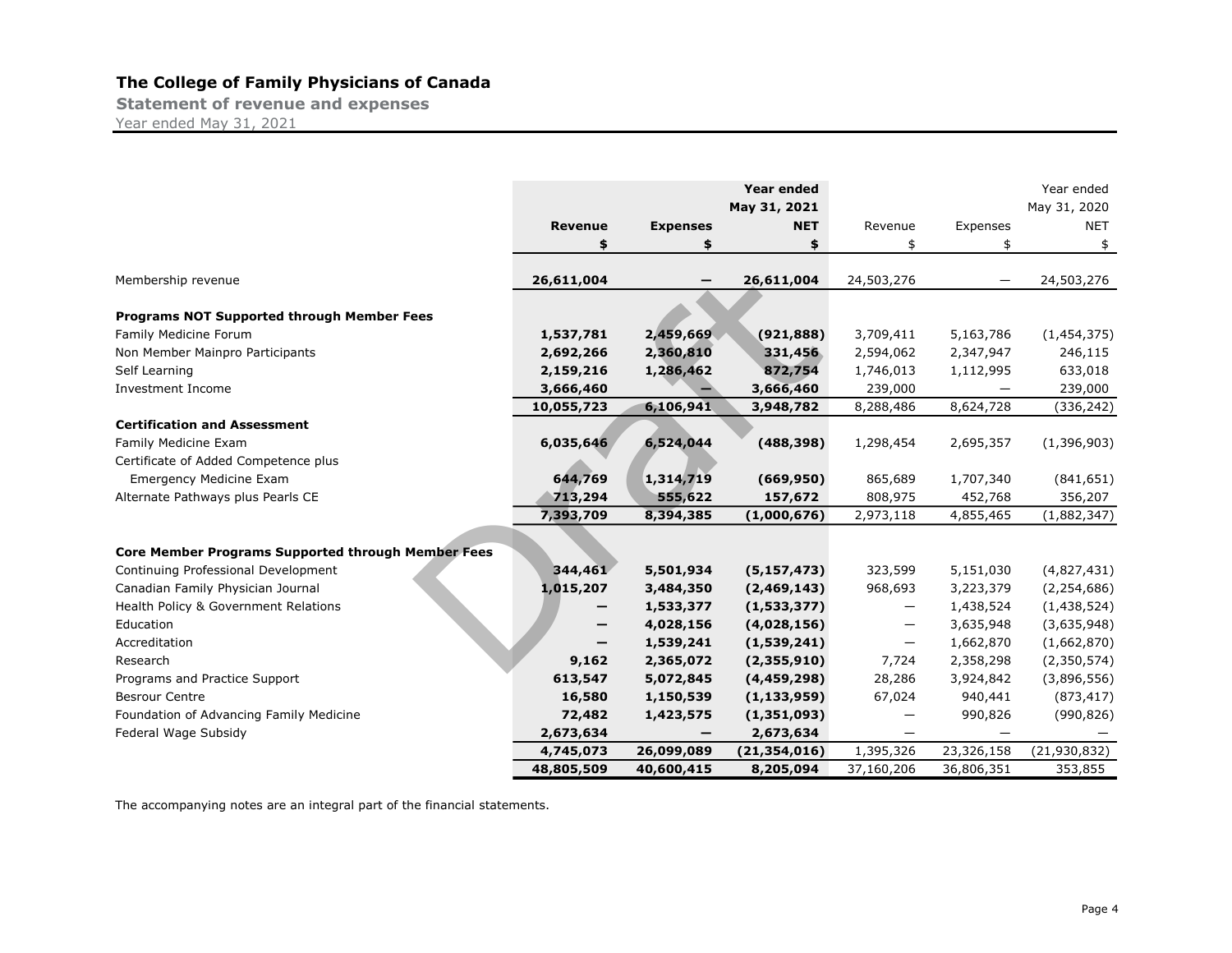| The College of Family Physicians of Canada<br>Statement of changes in members' equity<br>Year ended May 31, 2021                                                                       |       |                                                    |                                                                          |                                                    |                                                    |                                                  |
|----------------------------------------------------------------------------------------------------------------------------------------------------------------------------------------|-------|----------------------------------------------------|--------------------------------------------------------------------------|----------------------------------------------------|----------------------------------------------------|--------------------------------------------------|
|                                                                                                                                                                                        | Notes | <b>Invested in</b><br>capital assets               | <b>Unrestricted</b>                                                      | <b>Reserve</b><br>fund                             | 2021<br><b>Total</b>                               | 2020<br>Total<br>\$                              |
| Members' equity, beginning of year<br>Excess of revenue over expenses<br>Remeasurements and other items<br>Capital asset additions<br><b>Transfers</b><br>Members' equity, end of year | 8     | 7,735,913<br>(2,864,621)<br>1,052,512<br>5,923,804 | (7,735,913)<br>11,069,715<br>(1,052,512)<br>(8, 205, 094)<br>(5,923,804) | 28,927,414<br>1,188,800<br>8,205,094<br>38,321,308 | 28,927,414<br>8,205,094<br>1,188,800<br>38,321,308 | 28,892,559<br>353,855<br>(319,000)<br>28,927,414 |
|                                                                                                                                                                                        |       |                                                    |                                                                          |                                                    |                                                    |                                                  |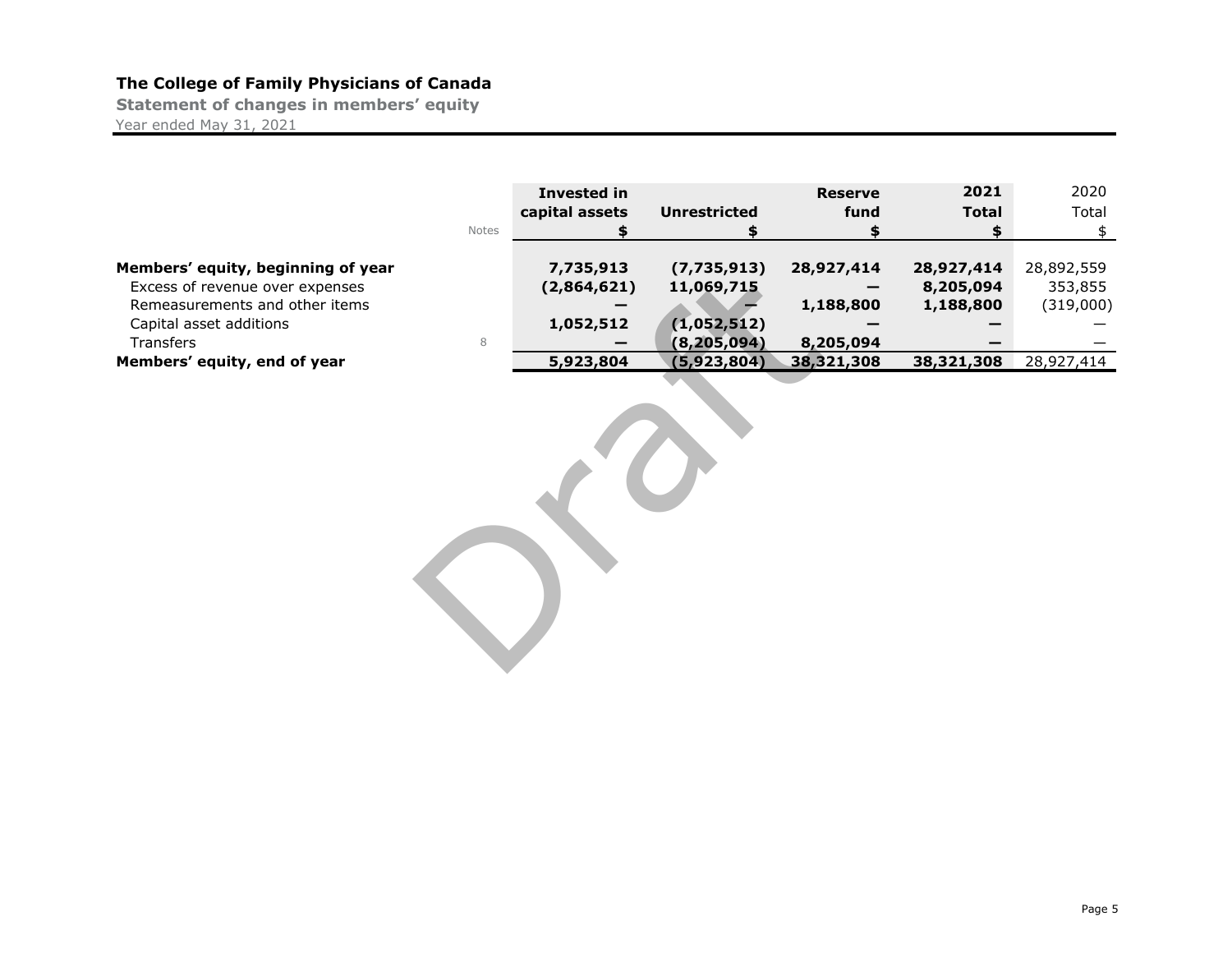#### The College of Family Physicians of Canada

 Statement of cash flows Year ended May 31, 2021

|                                                                          | <b>Notes</b> | 2021<br>\$    | 2020<br>\$     |
|--------------------------------------------------------------------------|--------------|---------------|----------------|
| <b>Operating activities</b>                                              |              |               |                |
| Excess of revenue over expenses                                          |              | 8,205,094     | 353,855        |
| Amortization                                                             |              | 2,864,592     | 1,509,078      |
| Loss on disposal                                                         |              | 29            |                |
| Employee future benefits and employee future                             |              |               |                |
| non-pension benefits (net of remeasurements and                          |              |               |                |
| other items \$1,188,800; \$(319,000) in 2020)                            |              | 711,200       | (501, 900)     |
| Change in unrealized gains on investments                                |              | (2, 436, 457) | 631,680        |
|                                                                          |              | 9,344,458     | 1,992,713      |
| Change in non-cash operating working capital                             | 9            | (825, 469)    | (11, 110, 593) |
|                                                                          |              | 8,518,989     | (9, 117, 880)  |
|                                                                          |              |               |                |
| <b>Investing activities</b>                                              |              |               |                |
| Purchase of capital assets                                               |              | (1,052,512)   | (2,651,777)    |
| (Increase)/Decrease in long-term investments                             |              | (1, 204, 588) | (594, 231)     |
| Sale of short-term investments                                           |              | 1,500,000     | 9,000,000      |
|                                                                          |              | (757, 100)    | 5,753,992      |
|                                                                          |              |               |                |
| Increase (decrease) in cash                                              |              | 7,761,889     | (3,363,888)    |
| Cash, beginning of year                                                  |              | 1,591,088     | 4,954,976      |
| Cash, end of year                                                        |              | 9,352,977     | 1,591,088      |
|                                                                          |              |               |                |
| <b>Represented by</b><br>Cash and cash equivalents                       |              | 9,272,279     | 1,428,096      |
| Restricted cash                                                          |              | 80,698        | 162,992        |
|                                                                          |              | 9,352,977     | 1,591,088      |
|                                                                          |              |               |                |
| <b>Supplemental cash flow information</b>                                |              |               |                |
| Interest received                                                        |              | 500,826       | 415,515        |
|                                                                          |              |               |                |
| The accompanying notes are an integral part of the financial statements. |              |               |                |
|                                                                          |              |               |                |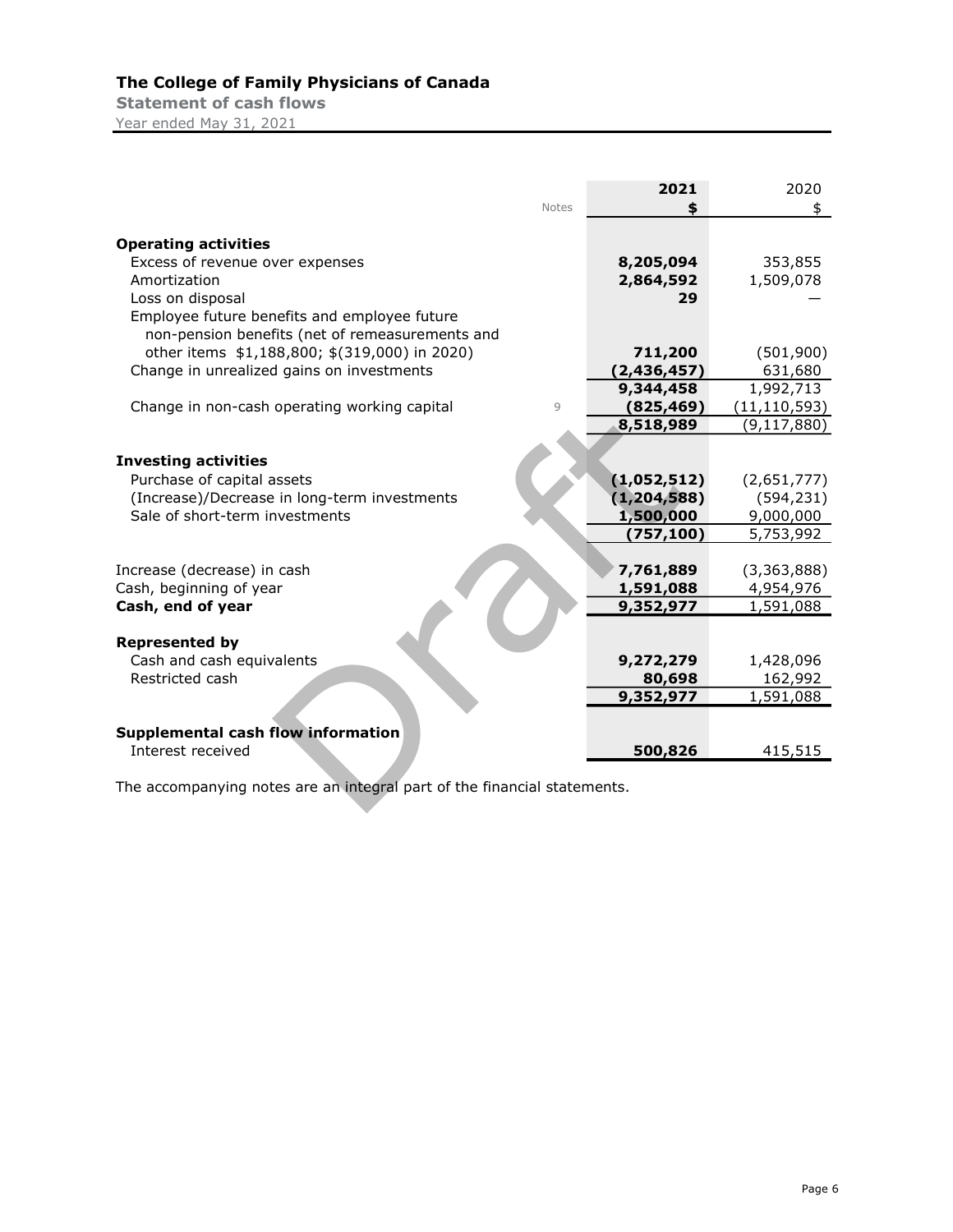The College of Family Physicians of Canada (the "College"), founded in 1954, was incorporated in 1960 by Special Act of Parliament and, in 1968, was granted letters patent under the Canada Corporations Act and was continued under the Canada Not-for-Profit Corporations Act on June 1, 2014. The College was established to sustain and improve the professional qualifications of members of the medical profession who are engaged in family practice in Canada through education, research, and the publication of journals.

The College is a not-for-profit organization and, accordingly, is exempt from income taxes, provided certain requirements of the Income Tax Act (Canada) are met.

#### **1. Significant accounting policies**

#### *(a) Basis of presentation*

contributions. These financial statements have been prepared in accordance with Canadian accounting standards for not-for-profit organizations published by the Chartered Professional Accountants of Canada, using the deferral method of accounting for restricted

These financial statements do not include the results of operations and assets and liabilities of each of the provincial chapters of the College (the "Chapters").

 *(b) Revenue* 

Membership fees are billed annually to members with the effective date of July  $1<sup>st</sup>$  as the renewal date. Any new members joining during the year are billed at a pro-rata fee from the date they joined to the next June 30<sup>th</sup>. A similar approach is followed for Non-Member MainPro Participants (NMMPs). Deferred membership fees represent unearned funds received as membership fees. Revenue for Examinations, professional development, Family Medicine Forum and other are recognized as revenue in the year in which the related expenses are incurred. cial statements have been prepared in accordance with Ca<br>or not-for-profit organizations published by the Chartered F<br>s of Canada, using the deferral method of accounting for re<br>s.<br>cial statements do not include the result

*(c) Capital assets* 

Capital assets are recorded at cost less accumulated amortization. Amortization is provided on the straight-line basis as follows:

| Furniture and fixtures | 15 years           |
|------------------------|--------------------|
| Office equipment       | 5 years            |
| Computer equipment     | 3 years            |
| Software               | 3-8 years          |
| Leasehold improvements | Over term of lease |

For the purposes of financial reporting, the accounting treatment for capital assets is as follows: all movable and fixed equipment having a useful life in excess of one year and a unit or grand total cost in excess of \$1,000; all leasehold improvements having a useful life in excess of one year and a total cost in excess of \$20,000 and software development having a useful life in excess of one year and a cost in excess of \$5,000 per project will be capitalized. Equipment costing less than \$1,000 is amortized at 100% in the year of acquisition. Capital assets not ready for use are not amortized.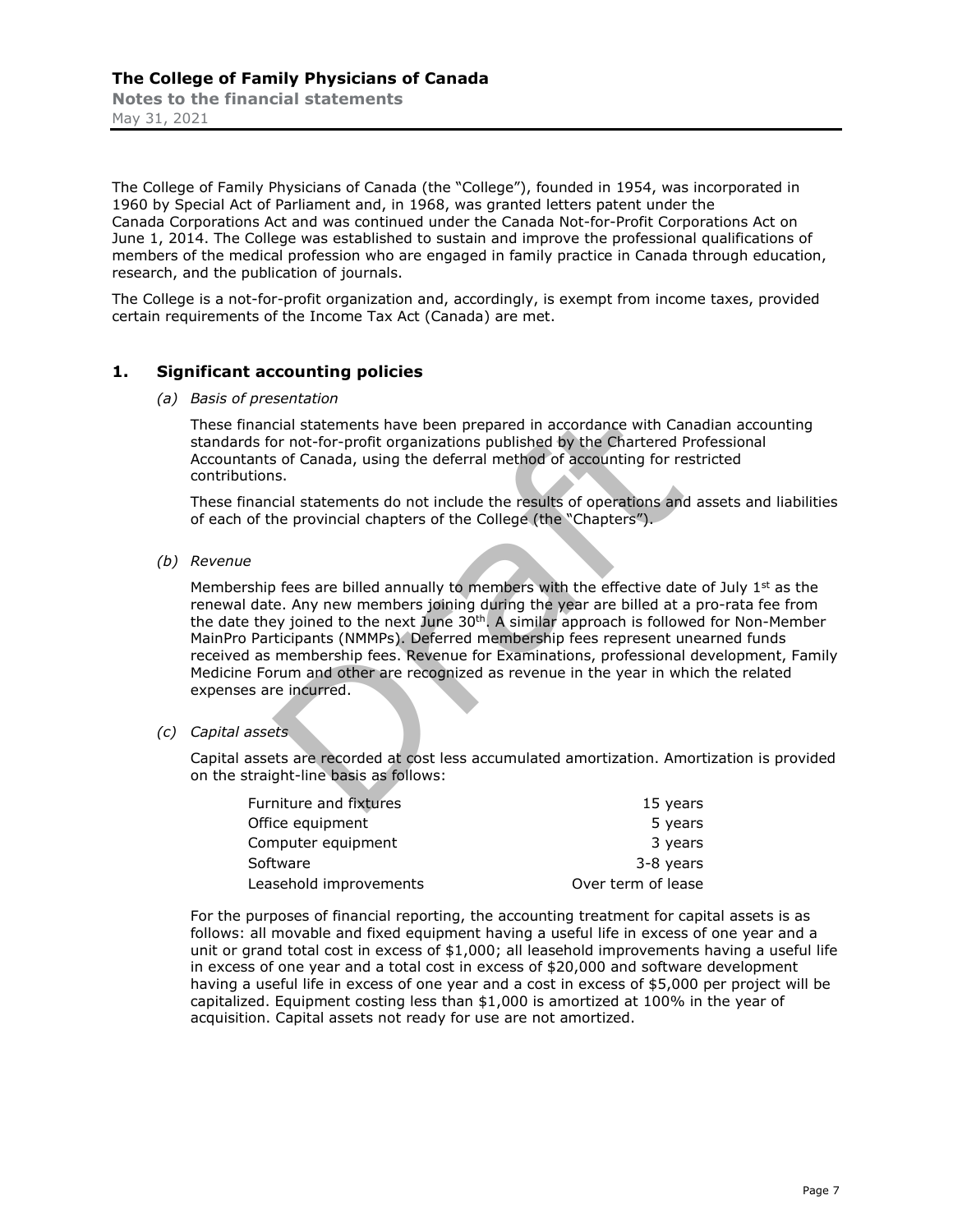#### **1. Significant accounting policies (continued)**

#### *(d) Employee future benefits*

The cost of pension benefits earned by employees is actuarially determined using the most recently completed actuarial valuation prepared for funding purposes (but not one prepared using a solvency, wind-up, or similar valuation basis) for measuring its defined benefit plan obligations. A funding valuation is prepared in accordance with pension legislation and regulations, generally to determine required cash contributions to the plan.

The College recognizes:

- the defined benefit obligation, net of the fair value of any plan assets, adjusted for any valuation allowance, in the statement of financial position; and
- the costs of the plans for the year.

#### *(e) Financial instruments*

The College's financial assets are comprised of cash, restricted cash, short-term and long-term investments, accounts receivable, and accrued interest receivable. Financial liabilities are comprised of accounts payable and accrued liabilities and funds held for external projects.

Financial assets and financial liabilities are initially recognized at fair value when the College becomes a party to the contractual provisions of the financial instrument. Subsequently, all financial instruments are measured at amortized cost, except for equities quoted in active markets, which are carried at fair value. The College has elected to use the fair value option to measure all of its investments. Any subsequent changes in fair value are recorded in the statement of revenue and expenses. struments<br>
"Struments"<br>
"Struments, accounts receivable, and accrued interest rece-<br>
holities are comprised of accounts payable and accrued interest rece-<br>
bilities are comprised of accounts payable and accrued liab<br>
proje

Fair value of investments is determined as follows: fixed income and equity securities are valued at year-end quoted bid prices where available. Where quoted bid prices are not available, estimated fair values are calculated using comparable securities. Transaction costs are expensed as incurred.

*(f) Use of estimates* 

The preparation of financial statements in accordance with Canadian accounting standards for not-for-profit organizations requires management to make estimates and assumptions that affect the reported amounts of assets and liabilities and the disclosure of contingent assets and liabilities at the date of the financial statements and the reported amounts of revenue and expenses. Actual results could differ from those estimates. Accounts requiring significant estimates and assumptions include allowance for doubtful accounts, accrued liabilities, deferred revenue, employee future benefits and employee future non-pension benefits, and amortization expense.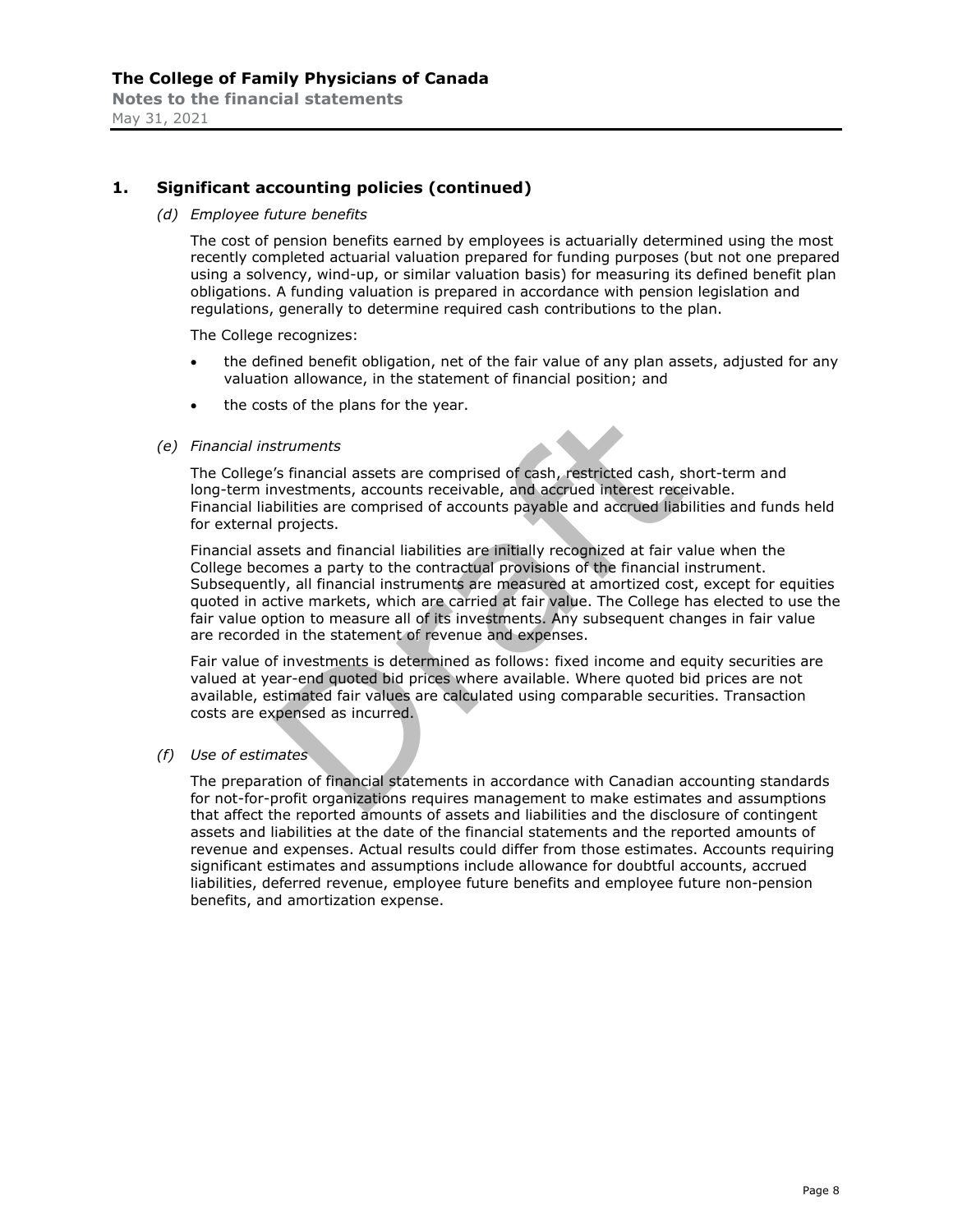#### **2. Restricted cash**

Restricted cash includes amounts held in bank accounts and are restricted for eligible expenditures on external projects.

Amounts being held for external projects are as follows:

|                                                   | 2021   | 2020    |
|---------------------------------------------------|--------|---------|
|                                                   |        |         |
|                                                   |        |         |
| Continuing Medical Education research             |        | 48,938  |
| Initiatives in HIV care                           |        | 39,879  |
| Coalition for Physician Learning & Practice       |        |         |
| Improvement ("CPLPI")                             | 48,525 | 39,742  |
| Association of Canadian Chairs in Family Medicine |        |         |
| ("ACCFM")                                         | 30,210 | 31,905  |
| Family Medicine National Education Administrators |        |         |
| ("FMNEA")                                         | 1,963  | 2,528   |
|                                                   | 80,698 | 162,992 |

#### **3. Long-term investments**

| Association of Canadian Chairs in Family Medicine                                                 |               |            |            |            |
|---------------------------------------------------------------------------------------------------|---------------|------------|------------|------------|
| ("ACCFM")                                                                                         |               |            | 30,210     | 31,905     |
| Family Medicine National Education Administrators                                                 |               |            |            |            |
| ("FMNEA")                                                                                         |               |            | 1,963      | 2,528      |
|                                                                                                   |               |            | 80,698     | 162,992    |
|                                                                                                   |               |            |            |            |
|                                                                                                   |               |            |            |            |
| Long-term investments                                                                             |               |            |            |            |
| Long-term investments consist of the following:                                                   |               |            |            |            |
|                                                                                                   |               |            |            |            |
|                                                                                                   | <b>Market</b> | 2021       | Market     | 2020       |
|                                                                                                   | value         | Cost       | value      | Cost       |
|                                                                                                   |               |            |            |            |
|                                                                                                   |               |            |            |            |
| Fixed income                                                                                      | 16,544,845    | 16,343,526 | 15,551,138 | 15,856,713 |
| Equity portfolio                                                                                  | 12,751,147    | 7,636,803  | 10,103,809 | 6,919,028  |
|                                                                                                   | 29,295,992    | 23,980,329 | 25,654,947 | 22,775,741 |
|                                                                                                   |               |            |            |            |
| The College has investments in bonds and other government secured certificates with varying       |               |            |            |            |
| dates of maturity, as well as investments in equity instruments. These investments yield          |               |            |            |            |
| returns at rates ranging from 0.2% to 6.5% (1.0% to 6.5% in May 31, 2020 per annum).              |               |            |            |            |
| The Callege helds sequrities, which are subject to market rick, interest rate rick, and sash flow |               |            |            |            |

The College holds securities, which are subject to market risk, interest rate risk, and cash flow risk. These risks will also impact future cash flow streams, including dividends, gains, and losses, and interest income.

The value of equities changes with stock market conditions, which are affected by general economic and market conditions. The value of securities will vary with developments within specific governments and corporations, which issue the security.

The value of fixed income securities will generally increase if interest rates decrease and decrease if interest rates increase. Changes in interest rates may also affect the value of equity securities. The College does not enter into any derivative instrument arrangements for hedging or for speculative purposes.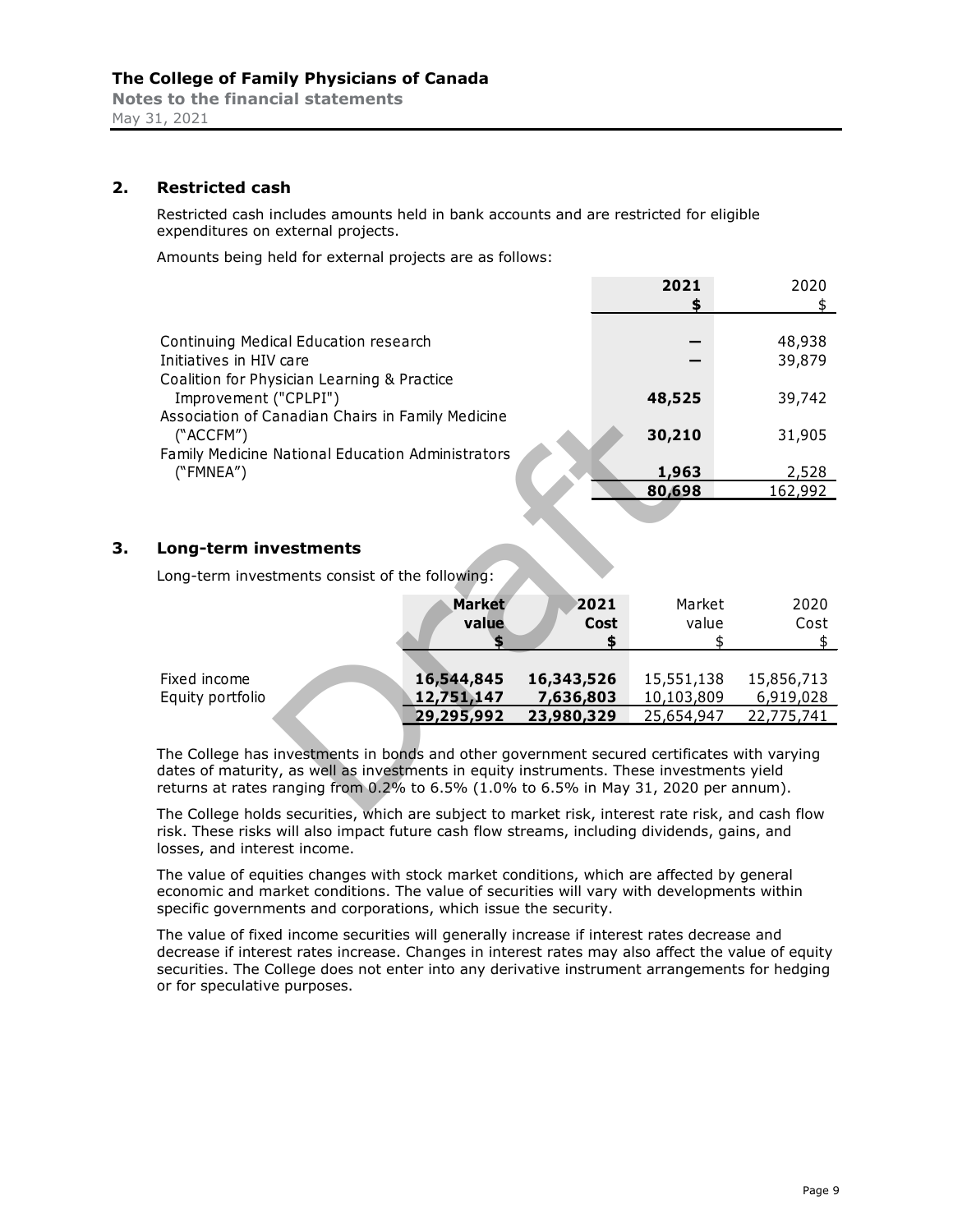**Notes to the financial statements**  May 31, 2021

#### **3. Long-term investments (continued)**

Further information on the fixed income securities is as set out below:

|                                                                    | <b>Market</b><br>value                | 2021<br><b>Annual</b><br>yield<br>$\frac{0}{0}$ | Market<br>value                       | 2020<br>Annual<br>yield<br>$\%$ |
|--------------------------------------------------------------------|---------------------------------------|-------------------------------------------------|---------------------------------------|---------------------------------|
| Term to maturity<br>One to three years<br>Greater than three years | 5,944,059<br>10,600,786<br>16,544,845 | 1.14<br>2.73                                    | 5,491,770<br>10,059,368<br>15,551,138 | 1.91<br>2.65                    |

#### **4. Capital assets**

| Capital assets                                                                                                                                                                                                                                                                            |            |                    |                 |           |
|-------------------------------------------------------------------------------------------------------------------------------------------------------------------------------------------------------------------------------------------------------------------------------------------|------------|--------------------|-----------------|-----------|
|                                                                                                                                                                                                                                                                                           |            |                    | 2021            | 2020      |
|                                                                                                                                                                                                                                                                                           |            | <b>Accumulated</b> | <b>Net book</b> | Net book  |
|                                                                                                                                                                                                                                                                                           | Cost       | amortization       | value           | value     |
| Computer equipment and                                                                                                                                                                                                                                                                    |            |                    |                 |           |
| software                                                                                                                                                                                                                                                                                  | 13,976,602 | 8,413,282          | 5,563,320       | 7,042,958 |
| Leasehold improvements                                                                                                                                                                                                                                                                    | 2,995,762  | 2,833,348          | 162,414         | 476,426   |
| Office equipment                                                                                                                                                                                                                                                                          | 714,889    | 618,252            | 96,637          | 104,294   |
| Furniture and fixtures                                                                                                                                                                                                                                                                    | 174,009    | 72,576             | 101,433         | 112,236   |
|                                                                                                                                                                                                                                                                                           | 17,861,262 | 11,937,458         | 5,923,804       | 7,735,914 |
| <b>Deferred revenue</b>                                                                                                                                                                                                                                                                   |            |                    |                 |           |
| The College defers revenue in certain cases, as these amounts have been paid in advance of the<br>completion of the particular program, examination, or service to be provided. These amounts<br>will be recorded as revenue when earned. Deferred revenue is comprised of the following: |            |                    |                 |           |
|                                                                                                                                                                                                                                                                                           |            |                    | フハフ 1           | 2020.     |

#### **5. Deferred revenue**

|                                                   | 2021      | 2020      |
|---------------------------------------------------|-----------|-----------|
|                                                   |           |           |
|                                                   |           |           |
| Membership fees                                   | 2,154,557 | 1,391,996 |
| Examination fees                                  | 1,412,005 | 3,676,580 |
| Self learning program                             | 903,312   | 479,689   |
| Maintenance of proficiency ("MainPro") non-member | 191,976   | 96,805    |
| Pearls certification eligibility                  | 157,440   | 145,140   |
| Family Medicine Forum ("FMF")                     |           | 266,507   |
|                                                   | 4,819,290 | 6,056,717 |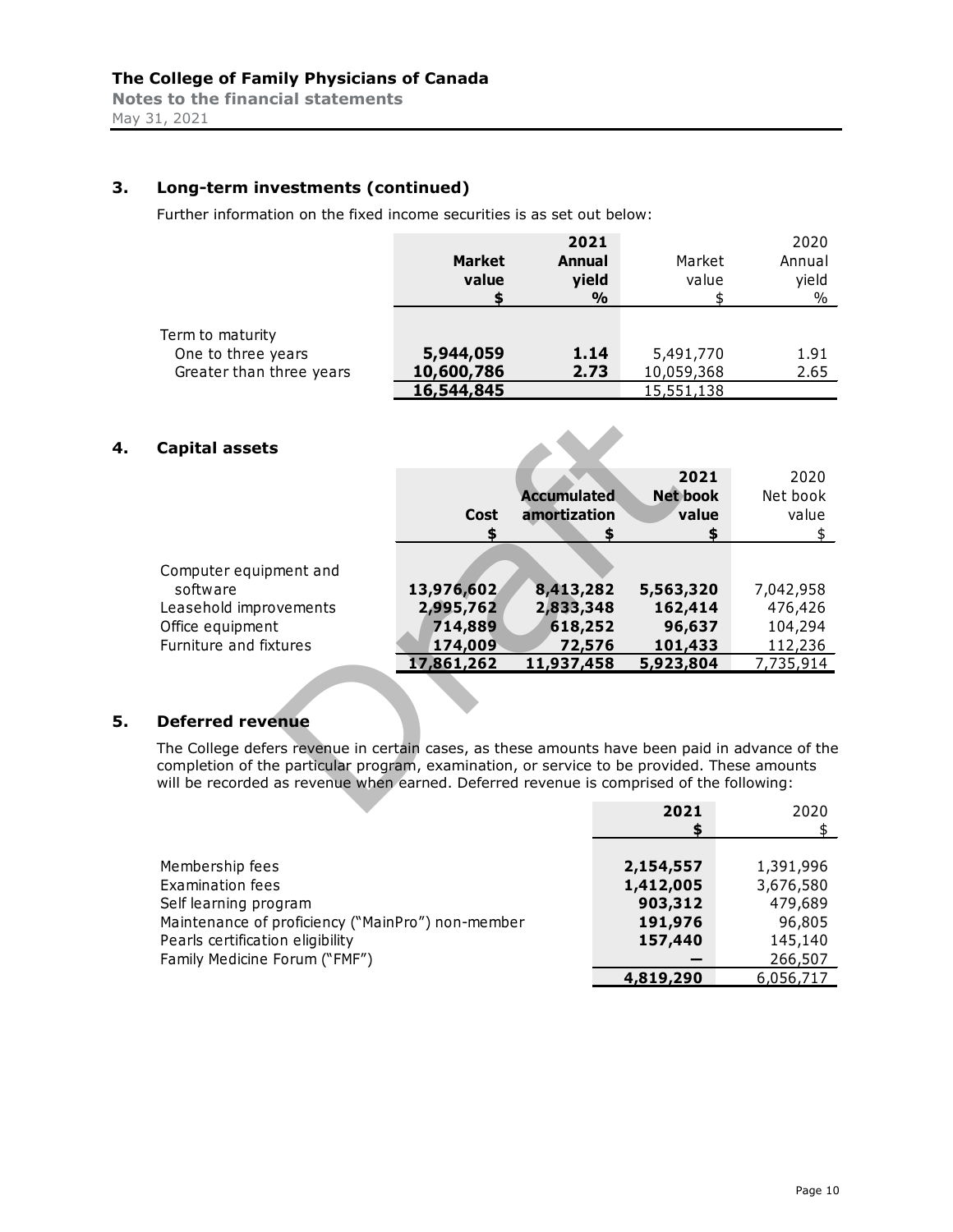#### **6. Employee future benefits and employee future non-pension benefits**

The College maintains a pension plan for certain employees, which provides benefits, the greater of a defined benefit or defined contribution plan. The College also offers certain employees other supplemental benefits in a non-funded plan. The following significant actuarial assumptions were employed to determine the periodic pension expense and the accrued benefit obligation:

|                                                                                                                                          |                                                              | <b>Registered</b><br>pension plan                       | Supplemental<br>benefits                 | 2021<br><b>Future</b><br>non-pension<br>benefits               |
|------------------------------------------------------------------------------------------------------------------------------------------|--------------------------------------------------------------|---------------------------------------------------------|------------------------------------------|----------------------------------------------------------------|
| Discount rate, beginning of year<br>Discount rate, end of year<br>Assumed rate of compensation increase                                  |                                                              | 4.95%<br>4.95%<br>3.85%                                 | 4.95%<br>4.95%<br>3.85%                  | 2.00%                                                          |
|                                                                                                                                          |                                                              | Registered<br>pension plan                              | Supplemental<br>benefits                 | 2020<br>Future<br>non-pension<br>benefits                      |
| Discount rate, beginning of year<br>Discount rate, end of year<br>Assumed rate of compensation increase                                  |                                                              | 4.30%<br>4.95%<br>3.85%                                 | 4.30%<br>4.95%<br>3.85%                  | 2.00%<br>2.00%                                                 |
|                                                                                                                                          | <b>Registered</b><br>pension plan                            | Supplemental<br>benefits                                | <b>Future</b><br>non-pension<br>benefits | 2021<br><b>Total</b>                                           |
| Accrued benefit obligation,<br>beginning of year<br>Service cost<br>Interest cost<br>Benefits paid<br>Actuarial gain                     | 10,320,100<br>488,700<br>522,500<br>(505, 500)<br>(162, 400) | 1,996,300<br>115,300<br>104,000<br>(21, 400)<br>(5,500) | 1,320,000<br>675,260<br>(117, 260)       | 13,636,400<br>1,279,260<br>626,500<br>(644, 160)<br>(167, 900) |
| Accrued benefit obligation,<br>end of year<br>Fair value of assets, end<br>of year<br>Employee future benefits<br>liability, end of year | 10,663,400<br>12,925,300<br>2,261,900                        | 2,188,700<br>(2, 188, 700)                              | 1,878,000<br>(1,878,000)                 | 14,730,100<br>12,925,300<br>(1,804,800)                        |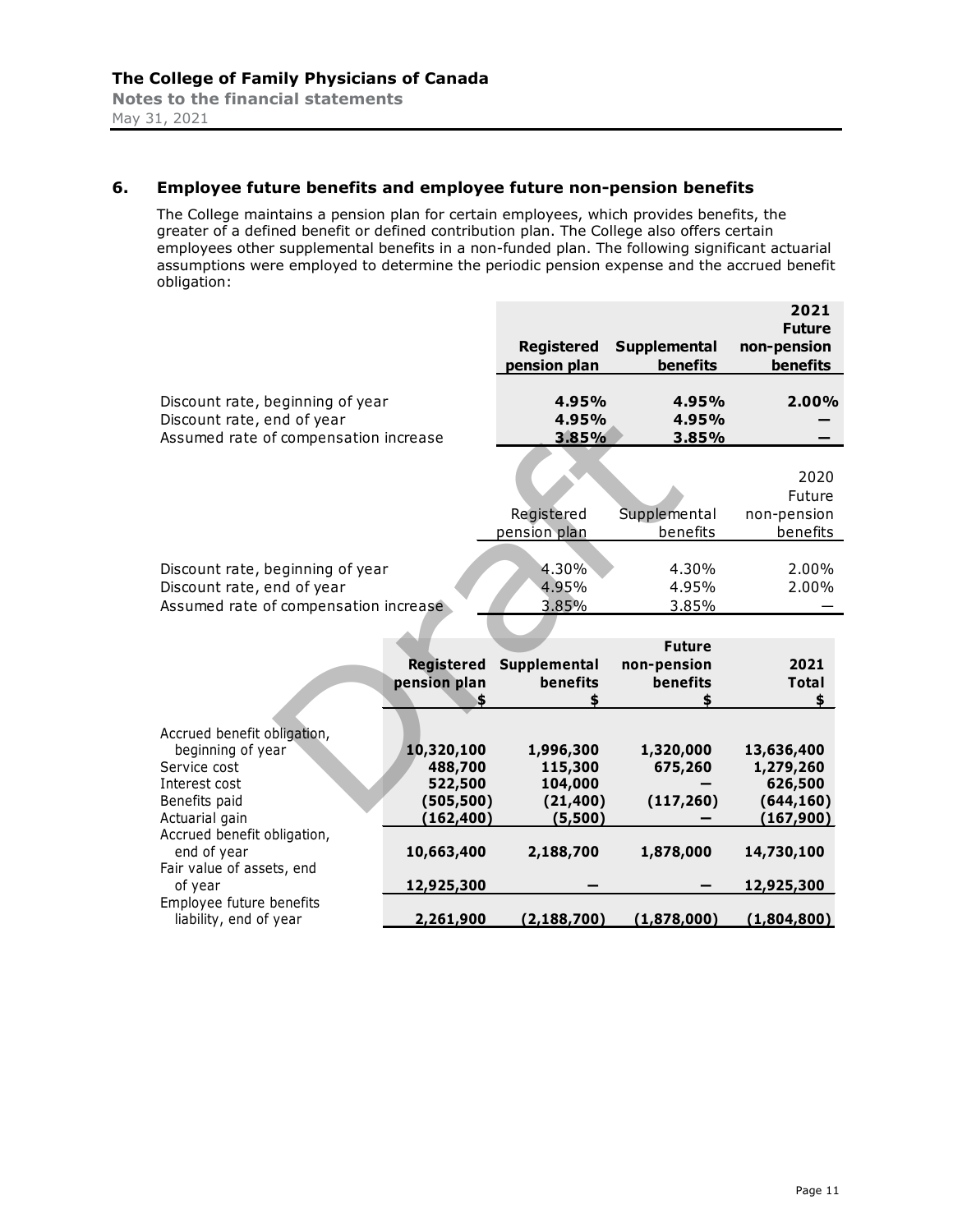#### **6. Employee future benefits and employee future non-pension benefits (continued)**

|                                                                                                 |              |              |              | Future        |             |
|-------------------------------------------------------------------------------------------------|--------------|--------------|--------------|---------------|-------------|
|                                                                                                 | Registered   | Supplemental |              | non-pension   | 2020        |
|                                                                                                 | pension plan |              | benefits     | benefits      | Total       |
|                                                                                                 |              |              |              |               |             |
|                                                                                                 |              |              |              |               |             |
| Accrued benefit obligation,                                                                     |              |              |              |               |             |
| beginning of year                                                                               | 10,026,400   |              | 1,813,100    | 1,955,000     | 13,794,500  |
| Service cost                                                                                    | 498,500      |              | 109,900      | (527, 719)    | 80,681      |
| Interest cost                                                                                   | 503,900      |              | 94,700       |               | 598,600     |
| Benefits paid                                                                                   | (688, 100)   |              | (21, 400)    | (107, 281)    | (816, 781)  |
| Actuarial gain                                                                                  | (20, 600)    |              |              |               | (20,600)    |
| Accrued benefit obligation,                                                                     |              |              |              |               |             |
| end of year                                                                                     | 10,320,100   |              | 1,996,300    | 1,320,000     | 13,636,400  |
| Fair value of assets, end                                                                       |              |              |              |               |             |
| of year                                                                                         | 11,354,000   |              |              |               | 11,354,000  |
| Employee future benefits                                                                        |              |              |              |               |             |
| liability, end of year                                                                          | 1,033,900    |              | (1,996,300)  | (1, 320, 000) | (2,282,400) |
|                                                                                                 |              |              |              |               |             |
| The expense recognized in the statement of revenue and expenses for the year ended              |              |              |              |               |             |
| May 31, 2021, for the defined benefit pension plan was \$27,845 (\$22,965 in 2020), for the     |              |              |              |               |             |
| defined contribution plan was \$567,661 (\$534,363 in 2020), and for the supplemental benefits  |              |              |              |               |             |
| was \$219,260 (\$204,560 in 2020).                                                              |              |              |              |               |             |
|                                                                                                 |              |              |              |               |             |
|                                                                                                 |              |              |              |               |             |
| Lease commitments                                                                               |              |              |              |               |             |
|                                                                                                 |              |              |              |               |             |
| Future minimum rental payments, including taxes and maintenance charges on office premises      |              |              |              |               |             |
| and office equipment required under operating leases that have terms in excess of one year, are |              |              |              |               |             |
| as follows:                                                                                     |              |              |              |               |             |
|                                                                                                 |              |              | Office rent, |               |             |
|                                                                                                 |              |              | including    |               |             |
|                                                                                                 |              | Office       | taxes and    |               |             |
|                                                                                                 |              | equipment    | maintenance  |               | Total       |
|                                                                                                 |              |              |              |               |             |

#### **7. Lease commitments**

|            | Office<br>equipment | Office rent,<br>including<br>taxes and<br>maintenance | Total             |
|------------|---------------------|-------------------------------------------------------|-------------------|
|            |                     |                                                       |                   |
| 2022       | 33,078              | 2,020,491                                             | 2,053,569         |
| 2023       | 30,058              | 2,064,815                                             | 2,094,873         |
| 2024       | 29,052              | 2,110,861                                             | 2,139,913         |
| 2025       | 29,052              | 2,158,698                                             | 2,187,750         |
| 2026       | 29,052              | 2,299,437                                             | 2,328,489         |
| Thereafter | 9,684               | 11,608,964                                            | 11,618,648        |
|            | 159,976             | 22,263,266                                            | <u>22,423,242</u> |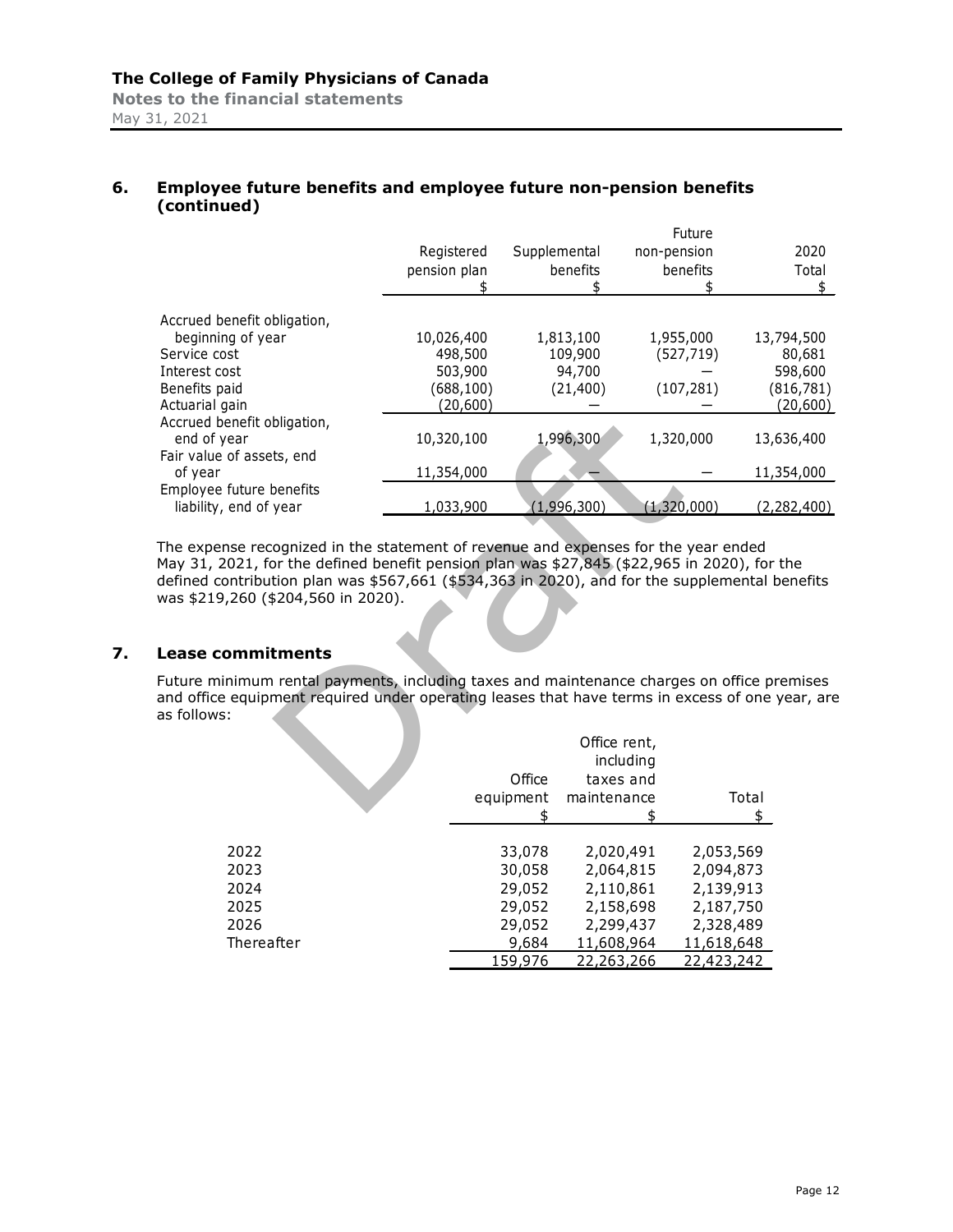#### **8. Reserve fund**

The reserve fund has been established to provide for unanticipated decreases in revenue or increases in administrative and operating costs of the College. These funds are administered by the College through the Executive Committee under policies established and approved by the Board of Directors.

|                                                             | 2021       | 2020       |
|-------------------------------------------------------------|------------|------------|
| Balance, beginning of year                                  | 28,927,414 | 28,892,559 |
|                                                             |            |            |
| Transfer from<br>Unrestricted fund                          |            |            |
| Excess of revenue over expenses<br>before reserve transfers | 8,205,094  | 353,855    |
| Net transfer from reserve fund                              |            |            |
| before the undernoted                                       | 8,205,094  | 353,855    |
| Transfer from unrestricted fund                             | 1,188,800  | (319,000)  |
| Net transfer to reserve fund                                | 9,393,894  | 34,855     |
| Balance, end of year                                        | 38,321,308 | 28,927,414 |

#### **9. Change in non-cash operating working capital**

| <u>UIILESUILLEU IUIIU</u>                    |               |                      |
|----------------------------------------------|---------------|----------------------|
| Excess of revenue over expenses              |               |                      |
| before reserve transfers                     | 8,205,094     | 353,855              |
|                                              |               |                      |
| Net transfer from reserve fund               |               |                      |
| before the undernoted                        | 8,205,094     | 353,855              |
| Transfer from unrestricted fund              | 1,188,800     | (319,000)            |
| Net transfer to reserve fund                 | 9,393,894     | 34,855               |
| Balance, end of year                         | 38,321,308    | 28,927,414           |
|                                              |               |                      |
|                                              |               |                      |
| Change in non-cash operating working capital |               |                      |
|                                              |               |                      |
|                                              | 2021          | 2020                 |
|                                              | \$            |                      |
|                                              |               |                      |
| Accounts receivable                          | 252,353       | (20, 904)            |
| Prepaid expenses and other current assets    | 730,297       | (840, 250)           |
| Accounts payable and accrued liabilities     | (488, 398)    | (315, 169)           |
| Funds held for external projects             | (82, 294)     | 39,556               |
| Deferred revenue                             | (1, 237, 427) | (9,973,826)          |
|                                              | (825,469)     | <u>(11,110,593) </u> |
|                                              |               |                      |
|                                              |               |                      |

#### **10. Accounts payable and accrued liabilities**

 Accounts payable and accrued liabilities is nil (nil in 2020) with respect to government remittances.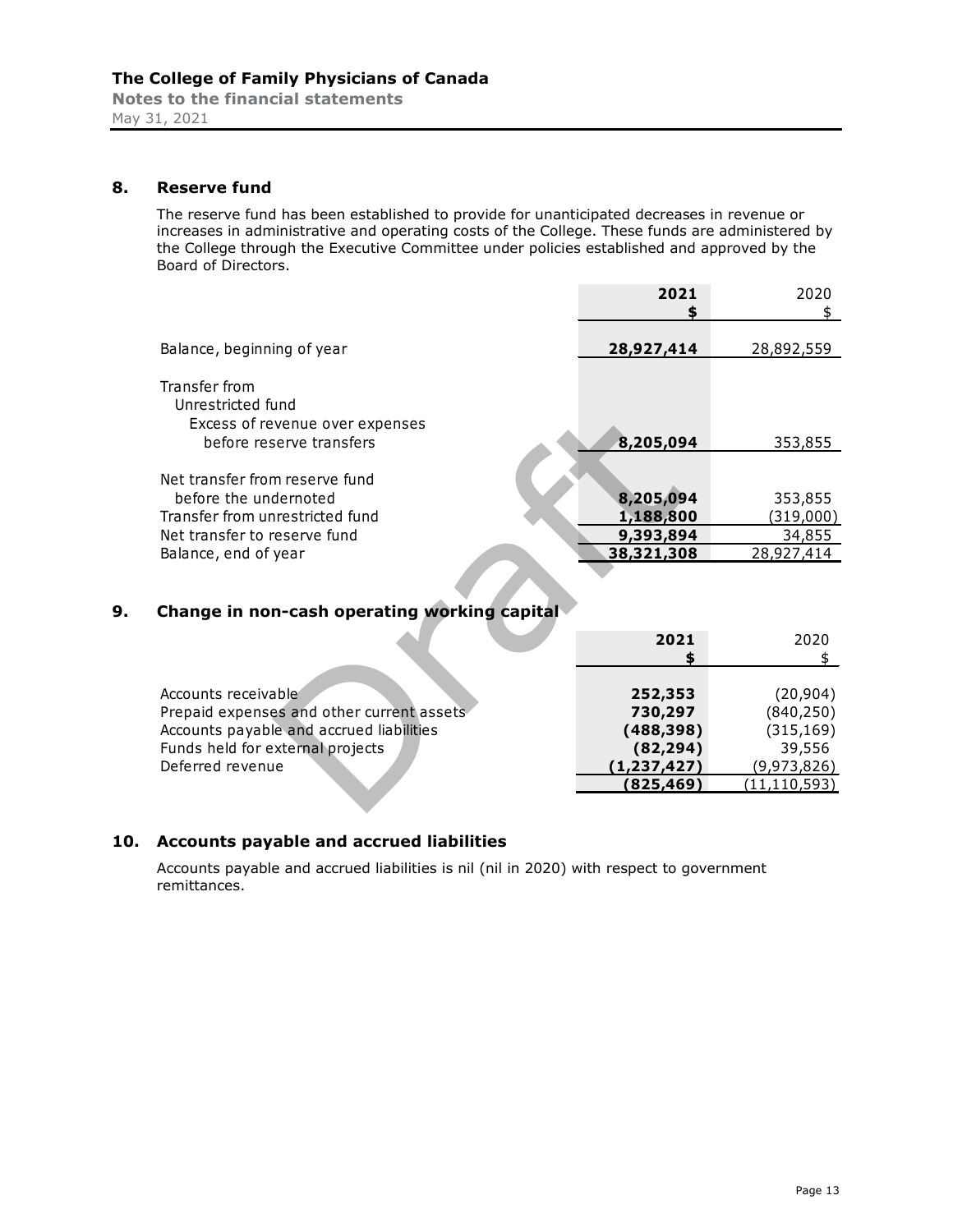#### **11. Contingencies and guarantees**

The College is exposed through various programs to possible litigations matters. Although the College is not currently involved in any new litigation, adequate provision has been made for these matters and, accordingly, their ultimate disposition is not expected to have a material effect on its operations or financial position.

 counterparties for various items including, but not limited to, all liabilities, loss, suits, and The College has provided indemnities under lease agreements for the use of various operating facilities. Under the terms of these agreements, the College agrees to indemnify the damages arising during, on, or after the term of the agreement. The maximum amount of any potential future payment cannot be reasonably estimated.

Indemnity has been provided to all directors and/or officers, employees, volunteers, or members of any duly constituted committee of the College for various items including, but not limited to, all costs to settle suits or actions due to association with the College, subject to certain restrictions. The College has purchased directors' and officers' liability insurance to mitigate the cost of any potential future suits or actions. The term of the indemnification is not explicitly defined, but is limited to the period over which the indemnified party served as a director, officer, employee, volunteer, or member of any committee of the College. The maximum amount of any potential future payment cannot be reasonably determined.

In the normal course of business, the College has entered into agreements that include indemnities in favor of third parties, marketing agreements, confidentiality agreements, engagement letters with advisors and consultants, outsourcing agreements, leasing contracts, information technology agreements, and service agreements. These indemnification agreements may require the College to compensate counterparties for losses incurred by the counterparties as a result of breaches in representation and regulations or as a result of litigation claims or statutory sanctions that may be suffered by the counterparty as a consequence of the transaction. The terms of these indemnities are not explicitly defined and the maximum amount of any potential reimbursement cannot be reasonably estimated. any considerate commicte of the Consegr for the consecutions that and the college has purchased directors' and officers' liabils of any potential future suits or actions. The term of the ir, but is limited to the period ov

The nature of these indemnification agreements prevents the College from making a reasonable estimate of the maximum exposure due to the difficulties in assessing the amount of liability, which stems from the unpredictability of future events and the unlimited coverage offered to counterparties.

Historically, the College has not made any significant payments under such or similar indemnification agreements, and therefore, no amount has been accrued in the financial statements with respect to these agreements.

#### **12. Related party transactions**

The College supports the financial requirements for the salaries and operating costs of The Foundation for Advancing Family Medicine ("FAFM"). The College has a separate and distinct Board of Directors, which makes requests to the FAFM for fundraising for the College's priorities; the FAFM reviews such requests for feasibility before approving and proceeding. The College has an economic interest in the FAFM, as the FAFM raises/solicits funds for various projects undertaken by the College.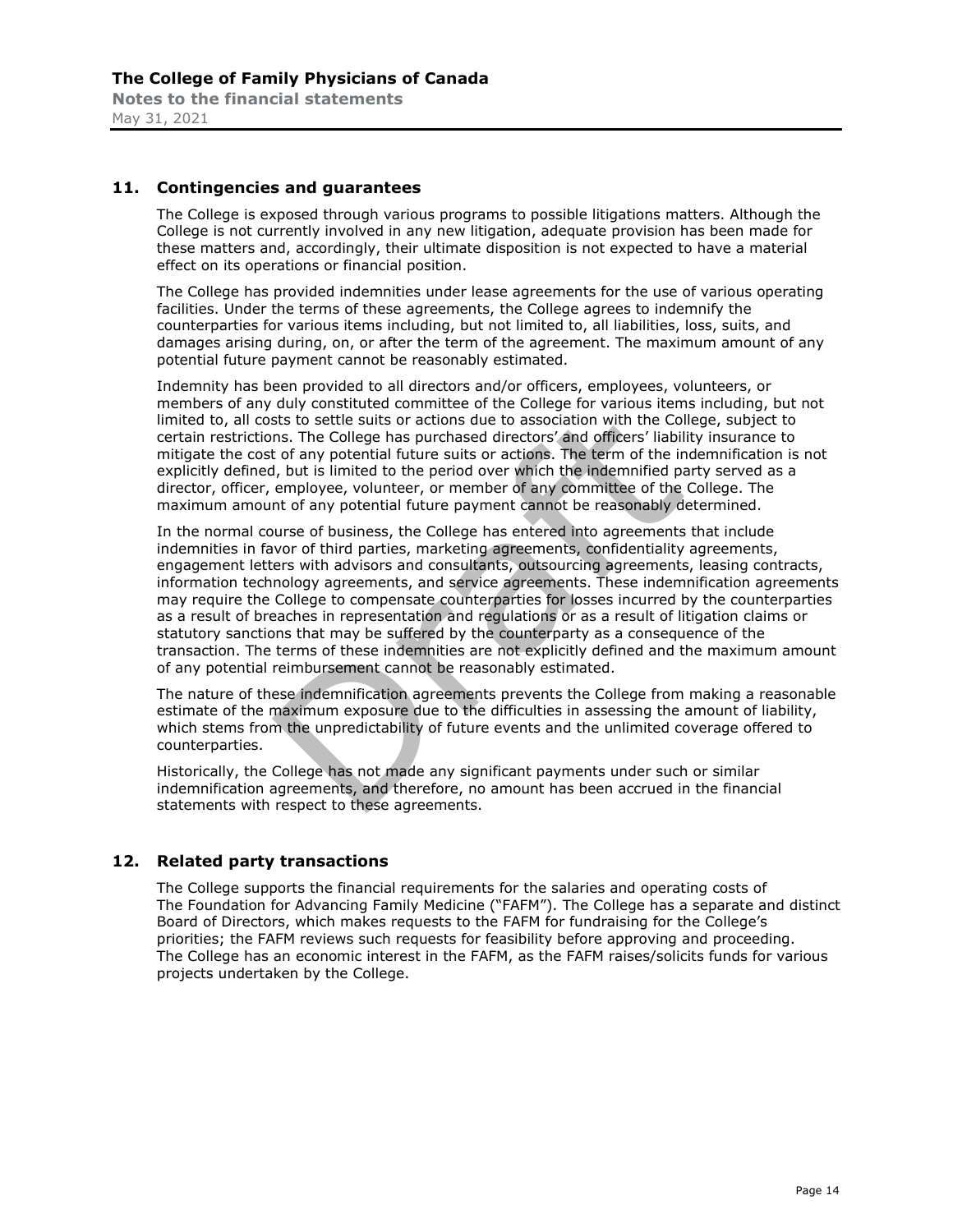#### **12. Related party transactions (continued)**

The FAFM was established in 1994 and granted letters of patent under the Canada Corporations Act and it was continued under the Canada Not-for-profit Corporations Act on June 1, 2014. The FAFM mandate is to actively seek sources of funding in order to stimulate and support, at a high level, the science, art, and practice of family medicine. The FAFM is a registered charity organization and, accordingly, is exempt from income taxes, provided certain requirements of the Income Tax Act are met.

During the year ended May 31, 2021, the College contributed nil (\$11,500 in 2020) towards the Foundation's Awards program costs, nil (nil in 2020) towards legal expenses and nil (\$93,699 in 2020) representing the Board of Directors approved policy with respect to a share in the surplus generated by Family Medicine Forum. In addition, the College incurred \$791,069 (\$567,399 in 2020) of operational, administrative and shared expenses on behalf of the Foundation. Related party transactions are measured at the exchange amount.

#### **13. Full cost accounting**

#### *Allocation of centralized and shared expenses and revenues*

The College allocates its centralized and shared expenses and revenues on a functional basis to individual programs offered by the College to its members and others. The method is described in the Budget Principles that are reviewed by the Board of Directors on an annual basis. These allocations are done as a series of steps as follows: In the exchange amount.<br>
Set the exchange amount.<br>
Interactized and shared expenses and revenues<br>
and the College to its members and cheres. The<br>
inciples that are reviewed by the Board of Directors on an<br>
one as a series

*Step 1:* 

Design and development expenses and revenues related to Certification and Assessment are allocated to the following programs, using the ratio of individual direct program expenses and revenues to the total direct program expenses:

- Family Medicine Certification Examination
- Certificates of Added Competence (includes Emergency Medicine Examination)
- Alternative Pathways plus Pearls CE

#### *Step 2:*

Continuing Professional Development expenses and revenues are allocated to the following programs, using the ratio of the number of Non-Member Mainpro+ Participants (NMMPs) as compared to the number of Members that must meet Mainpro+ requirements per licensing bodies and the requirements to maintain membership in the College:

- NMMPs
- Members' Continuing Professional Development expenses

#### *Step 3:*

 ratio of NMMPs to Members. Centralized and shared expenses are allocated between NMMPs and Members based upon the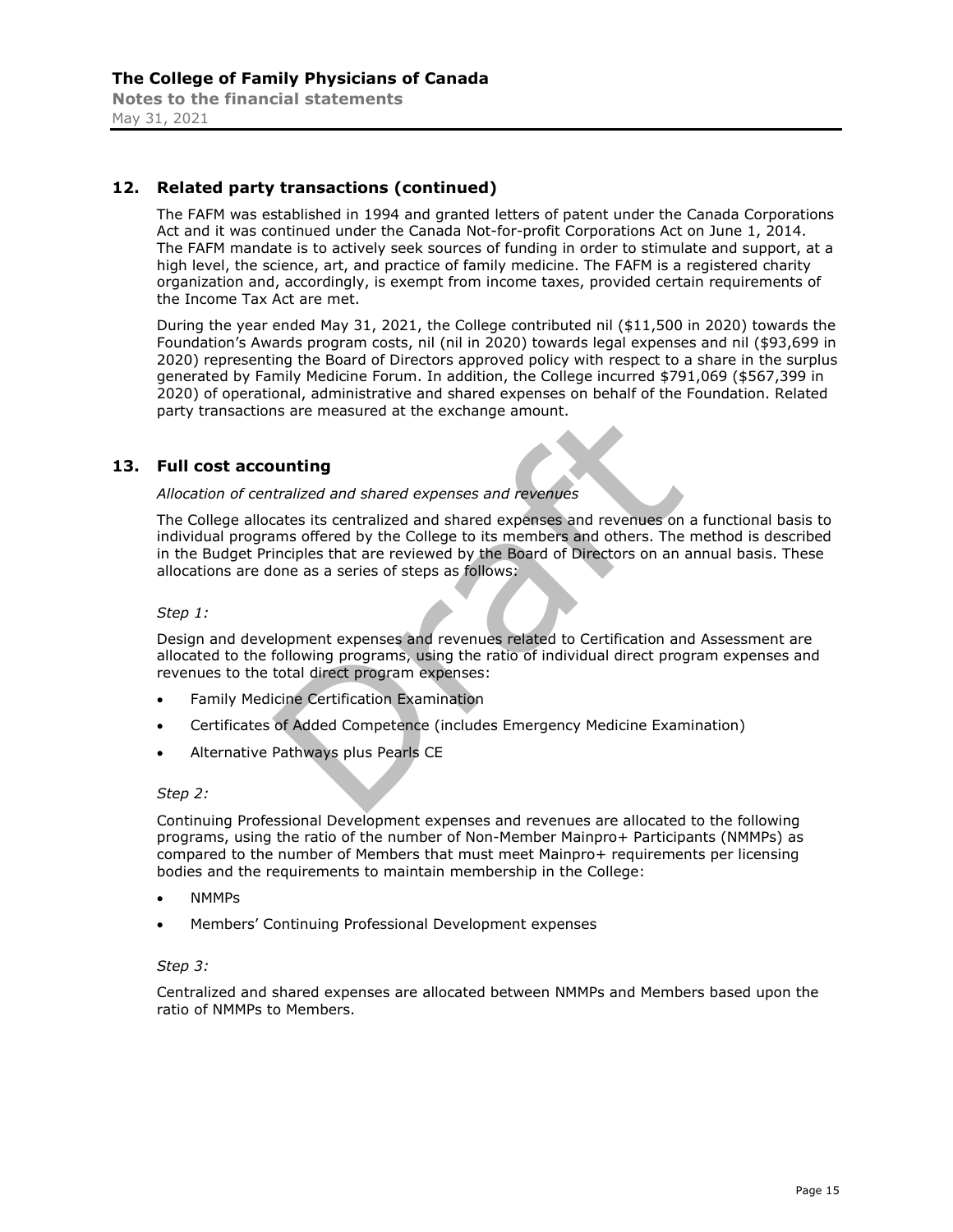#### **13. Full cost accounting (continued)**

*Allocation of centralized and shared expenses and revenues (continued)* 

*Step 4:* 

Centralized and shared expenses and revenues allocated in Step 3 to Members are further distributed to the following programs, using the ratio of individual direct program expenses and revenues to the total direct program expenses and revenues:

- Family Medicine Exam
- Certificate of Added Competence plus Emergency Medicine Exam
- Alternate Pathways plus Pearls CE
- FMF Family Medicine Forum
- Non-Member Mainpro Participants
- Self-Learning
- Continuing Professional Development
- Canadian Family Physician Journal
- Health Policy & Government Relations
- Education
- **Accreditation**
- Research
- Programs and Practice Support
- **Besrour Centre**
- Foundation for Advancing Family Medicine

Centralized and shared expenses and revenues include:

- Governance and Strategy which combines:
	- Office of the CEO
- Other Meetings and Events (exclusive of FMF) Experience Forum<br>
In Professional Development<br>
The Professional Development<br>
The Professional Development<br>
A Superport<br>
In A Practice Support<br>
Internal Practice Support<br>
Internal Practice Support<br>
Internal Practice Support
- Membership Services which combines:
	- Marketing & Membership Services
	- Communications
- Corporate Services which combines:
	- Human Resources
	- Finance & Asset Management
- Information Technology Infrastructure and Business Solutions Combined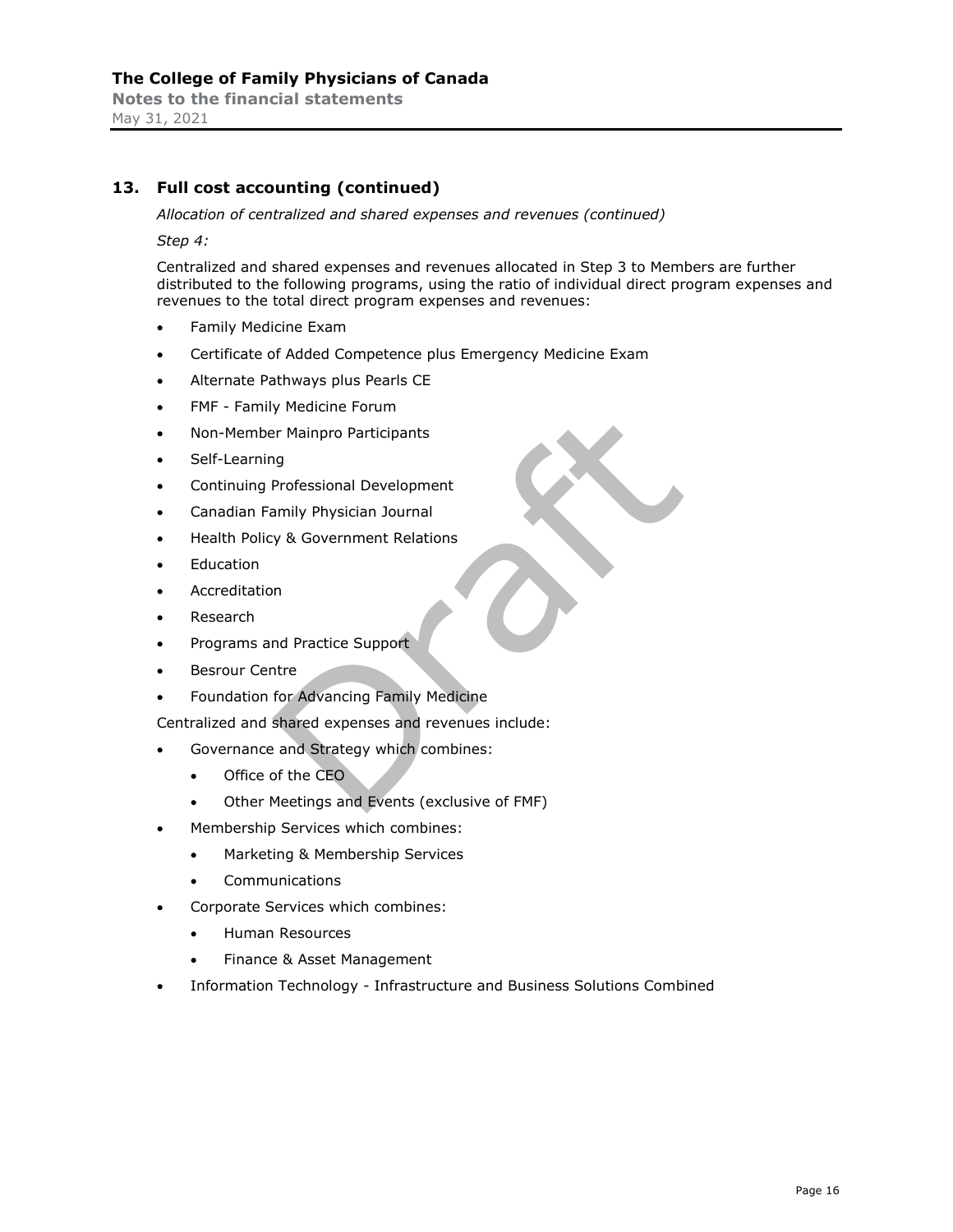**Notes to the financial statements**  May 31, 2021

#### **13. Full cost accounting (continued)**

*Allocation of centralized and shared expenses and revenues (continued)* 

The centralized and shared expenses have been allocated as follows:

|                                                                     | <b>Certificate</b>        | Programs not<br>supported | Core                   |                        |
|---------------------------------------------------------------------|---------------------------|---------------------------|------------------------|------------------------|
|                                                                     | and                       | through                   | <b>Member</b>          | 2021                   |
|                                                                     | <b>Assessment</b>         | <b>Member Fees</b>        | <b>Programs</b>        | <b>Total</b>           |
|                                                                     | \$                        |                           |                        | \$                     |
|                                                                     |                           |                           |                        |                        |
| Membership services<br>Governance and strategy                      | 1,070,781<br>360,805      | 1,130,718<br>381,001      | 3,325,478<br>1,120,537 | 5,526,977<br>1,862,343 |
| Corporate services                                                  | 979,128                   | 1,033,936                 | 3,040,835              | 5,053,899              |
| Information technology                                              | 780,843                   | 824,551                   | 2,425,030              | 4,030,424              |
| Total                                                               | 3,191,557                 | 3,370,206                 | 9,911,880              | 16,473,643             |
|                                                                     |                           |                           |                        |                        |
|                                                                     |                           | Programs not              |                        |                        |
|                                                                     | Certificate               | supported                 | Core                   |                        |
|                                                                     | and                       | through                   | Member                 | 2020                   |
|                                                                     | Assessment                | <b>Member Fees</b>        | Programs               | Total                  |
|                                                                     | \$                        |                           |                        | \$                     |
|                                                                     |                           |                           |                        |                        |
| Membership services                                                 | 592,504                   | 1,410,986                 | 2,846,448              | 4,849,938              |
| Governance and strategy                                             | 229,640<br>416,607        | 546,865<br>992,107        | 1,103,215<br>2,001,424 | 1,879,720              |
| Corporate services<br>Information technology                        | 443,626                   | 1,056,450                 | 2,131,227              | 3,410,138<br>3,631,303 |
| Total                                                               | 1,682,377                 | 4,006,408                 | 8,082,314              | 13,771,099             |
|                                                                     |                           |                           |                        |                        |
| The centralized and shared revenues have been allocated as follows: |                           |                           |                        |                        |
|                                                                     |                           | <b>Programs not</b>       |                        |                        |
|                                                                     | <b>Certificate</b><br>and | supported<br>through      | Core<br><b>Member</b>  | 2021                   |
|                                                                     | <b>Assessment</b>         | <b>Member Fees</b>        | <b>Programs</b>        | <b>Total</b>           |
|                                                                     | \$                        |                           | \$                     | \$                     |

|                         |                    | <b>Programs not</b> |                 |         |
|-------------------------|--------------------|---------------------|-----------------|---------|
|                         | <b>Certificate</b> | supported           | Core            |         |
|                         | and                | through             | <b>Member</b>   | 2021    |
|                         | <b>Assessment</b>  | <b>Member Fees</b>  | <b>Programs</b> | Total   |
|                         | S                  |                     | S               |         |
|                         |                    |                     |                 |         |
| Membership services     | 99,811             | 135,746             | 27,963          | 263,520 |
| Governance and strategy | 45,451             | 61,815              | 12,734          | 120,000 |
| Corporate services      | 59,297             | 80,646              | 16,613          | 156,556 |
| Total                   | 204,559            | 278,207             | 57,310          | 540,076 |
|                         |                    |                     |                 |         |
|                         |                    | Programs not        |                 |         |
|                         | Certificate        | supported           | Core            |         |
|                         | and                | through             | Member          | 2020    |
|                         | Assessment         | Member Fees         | Programs        | Total   |
|                         |                    |                     |                 |         |
|                         |                    |                     |                 |         |
| Membership services     | 62,668             | 174,706             | 29,411          | 266,785 |
| Governance and strategy | 14,094             | 39,291              | 6,615           | 60,000  |
| Corporate services      | 38,001             | 105,942             | 17,834          | 161,777 |
| Total                   | 114,763            | 319,939             | 53,860          | 488,562 |